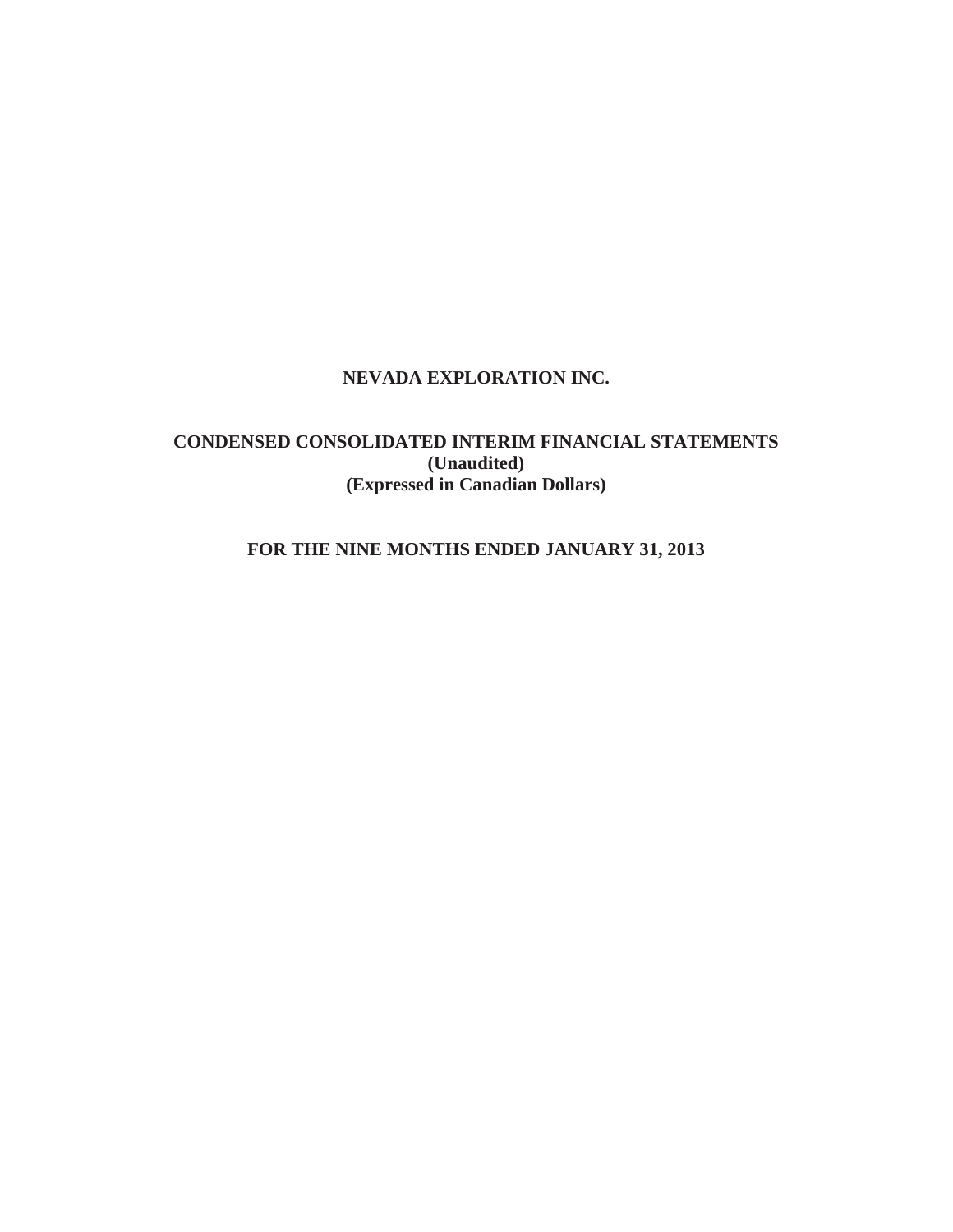# **UNAUDITED CONDENSED CONSOLIDATED INTERIM FINANCIAL STATEMENTS**

In accordance with National Instrument 51-102 released by the Canadian Securities Administrators, the Company discloses that its auditors have not reviewed the unaudited condensed consolidated interim financial statements for the period ended January 31, 2013.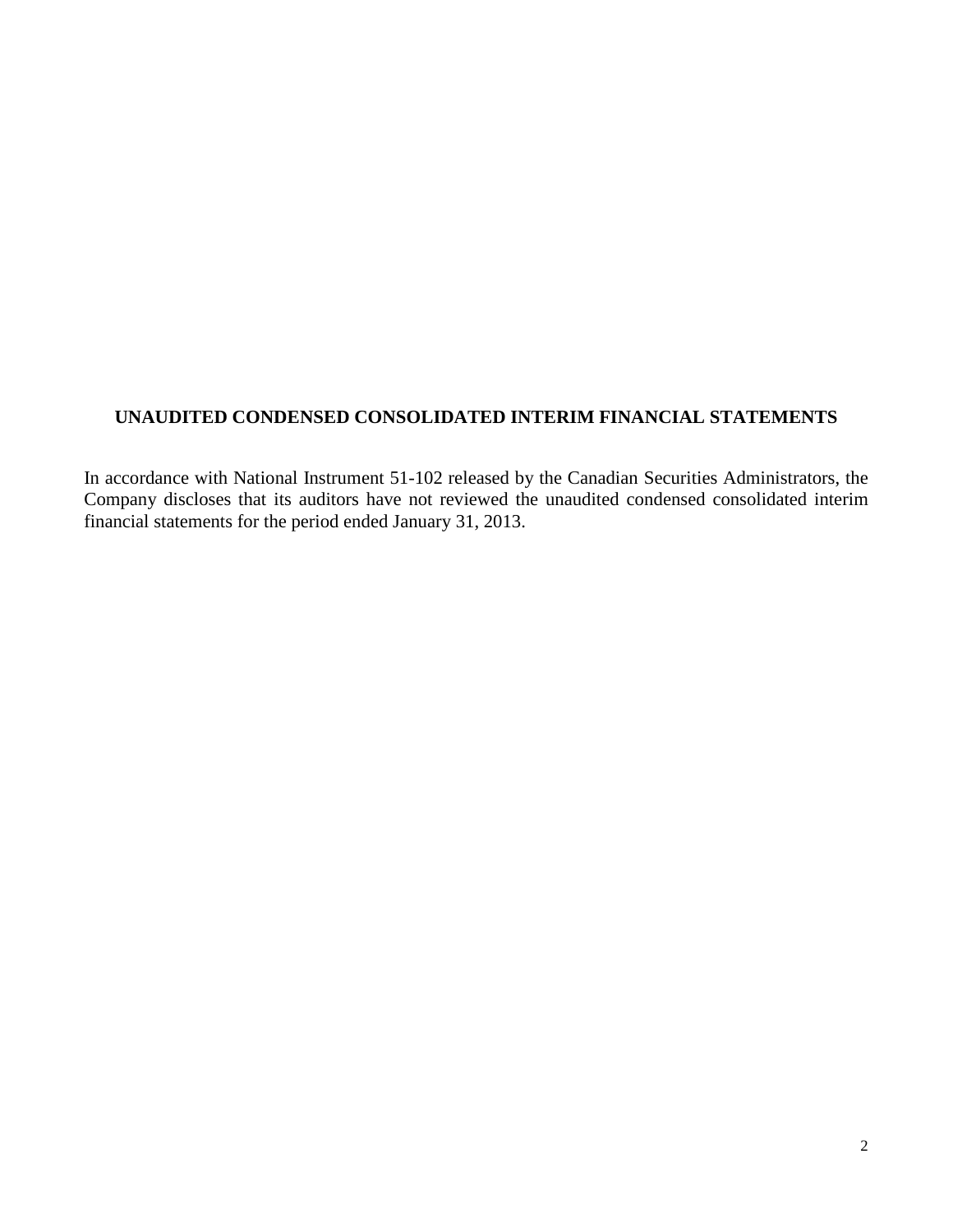### **NEVADA EXPLORATION INC.** CONDENSED CONSOLIDATED INTERIM STATEMENTS OF FINANCIAL POSITION (Unaudited) (Expressed in Canadian Dollars) AS AT

January 31, 2013 April 30, 2012 (Audited) **ASSETS Current assets** Cash **\$** 798,036 \$ 777,826 Accounts receivable (Note 3) 58,652 15,190 Prepaid expenses (Note 4) 15,466 16,279 Loans receivable (Note 16) 9,052 Short term investments (Note 5) 34,014 **Total current assets** 818,347 **Non-current assets** Equipment (Note 7) 126,811 162,440 Exploration and evaluation assets (Note 8) 6,349,553 6,002,903 Deposits and bonds (Note 9) 94,034 93,101 **Total non-current assets** 6,570,398 6,258,444 **Total assets**  $\frac{1}{2}$  **7,486,066**  $\frac{1}{2}$  **7,486,066**  $\frac{1}{2}$  **7,486,066**  $\frac{1}{2}$  **7,076,791 LIABILITIES AND EQUITY Current liabilities** Accounts payable and accrued liabilities (Note 10)  $\qquad$  \$ 99,514 \$ 233,663 Current portion of finance lease obligations (Note 11) 1,331 1,331 7,184 **Total current liabilities** 100,845 240,847 **Equity**  Capital stock (Note 12) 15,967,256 15,072,716 Reserves (Note 13) 1,338,915 1,323,621 Deficit (9,920,950) (9,560,393) **Total equity** 6,835,944 **6,835,944 6,835,944 Total liabilities and equity and equity and the set of the set of the set of the set of the set of the set of the set of the set of the set of the set of the set of the set of the set of the set of the set of the set Nature of operations and going concern** (Note 1) **Approved and authorized on behalf of the Board on \_\_\_\_\_\_\_\_\_\_\_\_\_\_:**

*"Wade Hodges"* Director *"Cyrus Driver"* Director Wade Hodges Cyrus Driver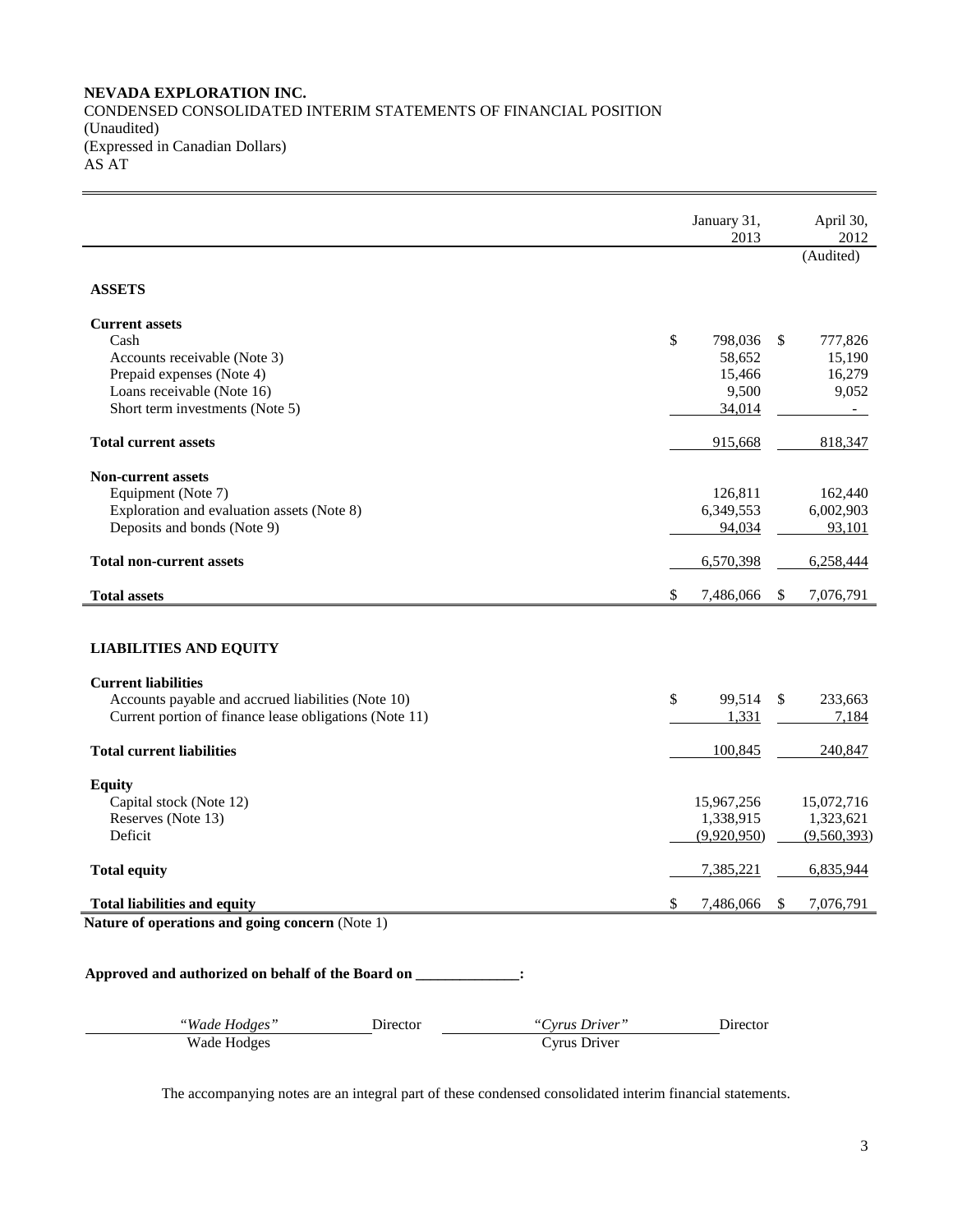### **NEVADA EXPLORATION INC.** CONDENSED CONSOLIDATED INTERIM STATEMENTS OF COMPREHENSIVE LOSS (Unaudited) (Expressed in Canadian Dollars)

|                                                         | Three months<br>ended<br>January 31,<br>2013 |        | Three months<br>ended<br>January 31,<br>2012 | Nine months<br>ended<br>January 31,<br>2013 |                           | Nine months<br>ended<br>January 31,<br>2011 |
|---------------------------------------------------------|----------------------------------------------|--------|----------------------------------------------|---------------------------------------------|---------------------------|---------------------------------------------|
| <b>INCOME</b>                                           |                                              |        |                                              |                                             |                           |                                             |
| Project management and consulting<br>Option payments    | \$<br>44,072                                 | \$     | 221,582                                      | \$<br>167,679<br>72,516                     | \$                        | 523,224                                     |
| Interest                                                | 285                                          |        | 111                                          | 515                                         |                           | 325                                         |
| <b>Total income</b>                                     | 44,357                                       |        | 221,693                                      | 240,710                                     |                           | 523,549                                     |
| <b>EXPENSES</b>                                         |                                              |        |                                              |                                             |                           |                                             |
| Amortization                                            | 12,476                                       |        | 16,856                                       | 45,918                                      |                           | 51,037                                      |
| General exploration costs                               | 17,964                                       |        | 5,678                                        | 46,190                                      |                           | 5,678                                       |
| Interest and bank charges                               | 362                                          |        | (142)                                        | 1,203                                       |                           | 1,750                                       |
| Office expenses and other                               | 30,306                                       |        | 19,258                                       | 74,038                                      |                           | 59,482                                      |
| Professional fees, consulting and investor relations    |                                              |        |                                              |                                             |                           |                                             |
| (Note 6)                                                | 64,453                                       |        | 66,813                                       | 144,918                                     |                           | 202,194                                     |
| Project management and consulting                       | 11,899                                       |        | 136,602                                      | 61,085                                      |                           | 226,946                                     |
| Rent                                                    | 17,786                                       |        | 22,940                                       | 58,425                                      |                           | 72,192                                      |
| Salaries (Note 18)                                      | 105,350                                      |        | 109,979                                      | 314,365                                     |                           | 334,848                                     |
| Share-based payments (Note 18)<br>Travel                | 53,745                                       |        | 6,940                                        | 109,436                                     |                           | 192,022                                     |
|                                                         | 2,474                                        |        | 2,128                                        | 6,544                                       |                           | 14,082                                      |
| <b>Total operating expenses</b>                         | (316, 815)                                   |        | (387,052)                                    | (862, 122)                                  |                           | (1,160,231)                                 |
| <b>Loss from operations</b>                             | (272, 458)                                   |        | (165, 359)                                   | (621, 412)                                  |                           | (636, 682)                                  |
| <b>OTHER ITEMS</b>                                      |                                              |        |                                              |                                             |                           |                                             |
| Gain (loss) on sale of equipment                        | 902                                          |        | (13)                                         | 13,953                                      |                           | 3,149                                       |
| Unrealized gain on marketable securities                | 9,014                                        |        |                                              | 9,014                                       |                           |                                             |
|                                                         | 9,916                                        |        | (13)                                         | 22,967                                      |                           | 3,149                                       |
| Loss for the period                                     | (262, 542)                                   |        | (165, 372)                                   | (598, 445)                                  |                           | (633, 533)                                  |
| OTHER COMPREHENSIVE INCOME (LOSS)                       |                                              |        |                                              |                                             |                           |                                             |
| Currency translation adjustment                         | 4,535                                        |        | 38,820                                       | 56,769                                      |                           | 341,011                                     |
| Comprehensive (loss) for the period                     | \$<br>(258,007)                              | \$     | (126, 552)                                   | \$<br>(541, 676)                            | $\boldsymbol{\mathsf{S}}$ | (292, 522)                                  |
| Basic and diluted loss per common share                 | \$<br>(0.00)                                 | $\$\,$ | (0.00)                                       | \$<br>(0.01)                                | \$                        | (0.01)                                      |
| Weighted average number of common<br>shares outstanding | 122,196,335                                  |        | 107,532,851                                  | 119,405,542                                 |                           | 104,067,783                                 |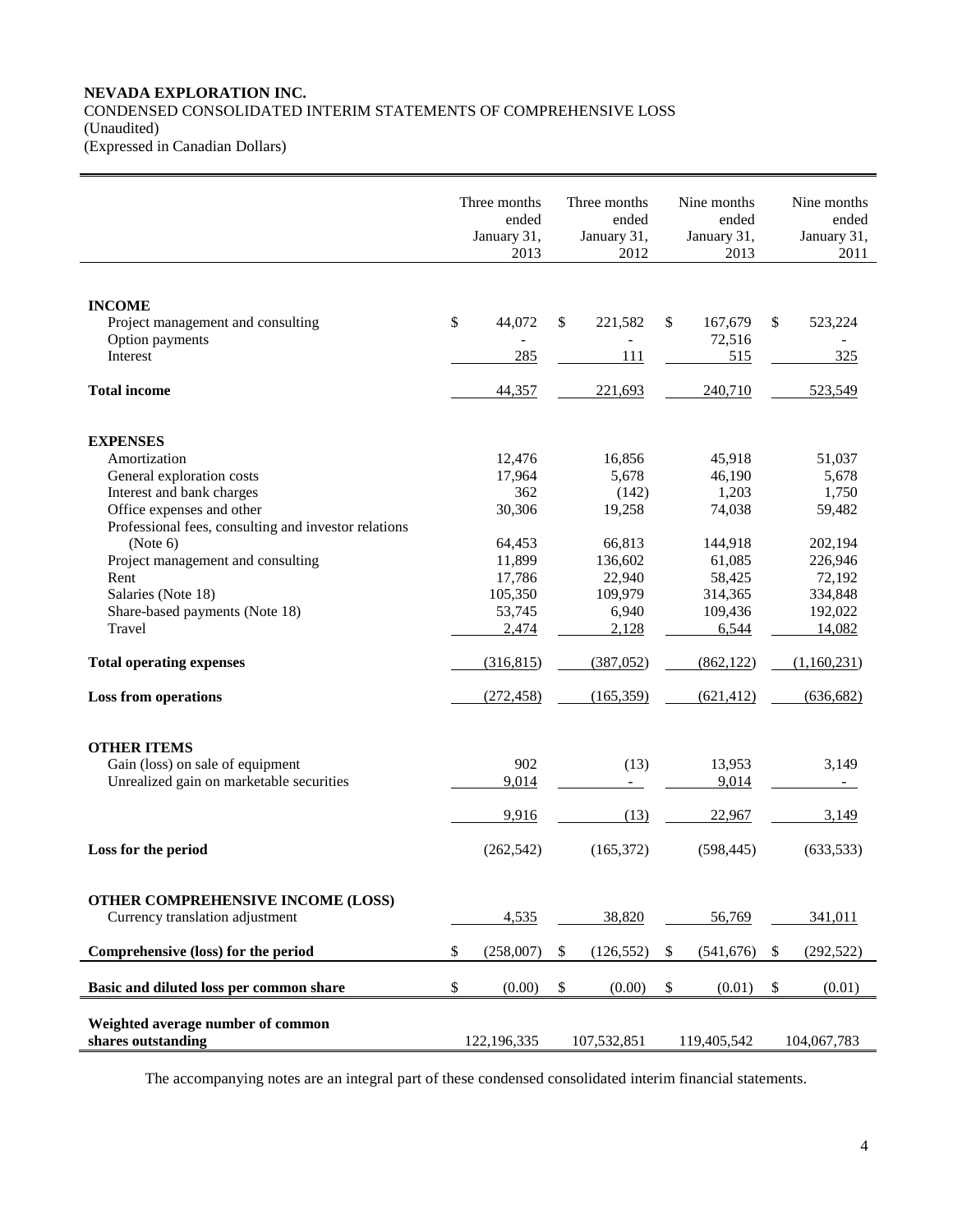# **NEVADA EXPLORATION INC.** CONDENSED CONSOLIDATED INTERIM STATEMENTS OF CHANGES IN EQUITY (Unaudited) (Expressed in Canadian Dollars)

|                                                                                                                                                                                                                                                                                                                                 |                                                | Capital Stock<br>Reserves |                                                                                            |     |                                    |               |                                           |               |                                                  |     |                                                                               |                                                 |              |                                                                                          |
|---------------------------------------------------------------------------------------------------------------------------------------------------------------------------------------------------------------------------------------------------------------------------------------------------------------------------------|------------------------------------------------|---------------------------|--------------------------------------------------------------------------------------------|-----|------------------------------------|---------------|-------------------------------------------|---------------|--------------------------------------------------|-----|-------------------------------------------------------------------------------|-------------------------------------------------|--------------|------------------------------------------------------------------------------------------|
|                                                                                                                                                                                                                                                                                                                                 | <b>Shares</b>                                  |                           | Amount                                                                                     |     | Options                            |               | Warrants                                  |               | Currency<br>Translation                          |     | Total<br>Reserves                                                             | Deficit                                         |              | Total<br>Equity                                                                          |
| Balance, May 1, 2011<br>Private placements<br>Share issuance costs – cash<br>Share issuance costs - warrants<br>Share issuance $costs - agent \, warrants$<br>Share-based payment<br>Options expired<br>Warrants expired<br>Other comprehensive income<br>Loss for the period                                                   | 100,532,851<br>7,000,000                       | \$                        | 13,165,319<br>560,000<br>(28,570)<br>(51,907)<br>(4,718)<br>562,037                        | \$. | 1,838,008<br>192,022<br>(273,999)  | -\$           | 599,596<br>51,907<br>4,718<br>(562, 037)  | -\$           | (439,962)<br>341,011                             |     | 1,997,642<br>51,907<br>4,718<br>192,022<br>(273,999)<br>(562, 037)<br>341,011 | \$<br>(9,419,477)<br>273,999<br>(633, 533)      | $\mathbb{S}$ | 5,743,484<br>560,000<br>(28, 570)<br>192,022<br>341,011<br>(633, 533)                    |
| Balance, January 31, 2012                                                                                                                                                                                                                                                                                                       | 107,532,851                                    | \$                        | 14,202,161                                                                                 | S.  | 1,756,031                          | $\mathbb{S}$  | 94,184                                    | $\mathbf{\$}$ | (98, 951)                                        |     | 1,751,264                                                                     | \$<br>(9,779,011)                               | - \$         | 6,174,414                                                                                |
| Balance, May 1, 2012<br>Private placement<br>Shares for debt<br>Shares for property (Note 8)<br>Share issuance costs – cash<br>Share issuance costs - warrants<br>Share issuance $costs - agent \, warrants$<br>Share-based payment<br>Options expired<br>Warrants expired<br>Other comprehensive income<br>Loss for the period | 117,815,851<br>10,000,000<br>200,000<br>50,049 | \$                        | 15,072,716<br>1,000,000<br>20,000<br>5,468<br>(43,951)<br>(128, 376)<br>(15,226)<br>56,625 | \$  | 1,320,749<br>109.436<br>(237, 888) | <sup>\$</sup> | 199,166<br>128,376<br>15,226<br>(56, 625) | <sup>\$</sup> | (196, 294)<br>$\overline{\phantom{a}}$<br>56,769 | -\$ | 1,323,621<br>128,376<br>15,226<br>109.436<br>(237, 888)<br>(56,625)<br>56,769 | \$<br>$(9,560,393)$ \$<br>237,888<br>(598, 445) |              | 6,835,944<br>1,000,000<br>20,000<br>5,468<br>(43,951)<br>109,436<br>56,769<br>(598, 445) |
| Balance, January 31, 2013                                                                                                                                                                                                                                                                                                       | 128,065,900                                    | S.                        | 15,967,256                                                                                 | \$. | 1,192,297                          | \$            | 286,143                                   | \$            | (139, 525)                                       |     | 1,338,915                                                                     | \$<br>(9,920,950)                               | - \$         | 7,385,221                                                                                |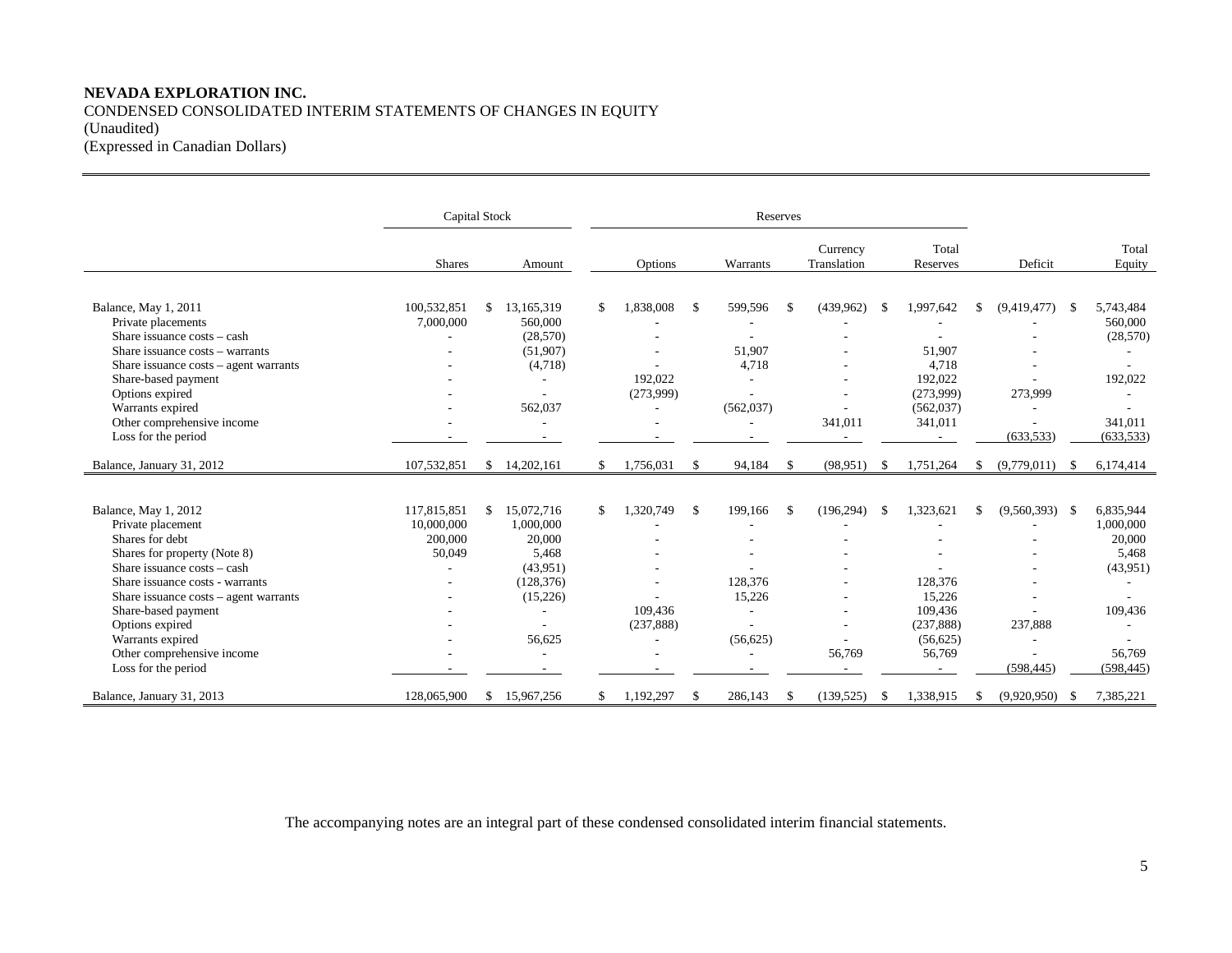### **NEVADA EXPLORATION INC.** CONDENSED CONSOLIDATED INTERIM STATEMENTS OF CASH FLOWS (Unaudited) (Expressed in Canadian Dollars)

|                                                                      | Nine months<br>ended<br>January 31,<br>2013 | Nine months<br>ended<br>January 31,<br>2012 |
|----------------------------------------------------------------------|---------------------------------------------|---------------------------------------------|
|                                                                      |                                             |                                             |
| <b>CASH FLOWS FROM OPERATING ACTIVITIES</b>                          |                                             |                                             |
| Loss for the period                                                  | \$<br>$(598, 445)$ \$                       | (633, 533)                                  |
| Items not affecting cash:                                            |                                             |                                             |
| Amortization                                                         | 45,918                                      | 51,037                                      |
| Accrued interest                                                     | (230)                                       | (325)                                       |
| Gain on sale of equipment                                            | (13,953)                                    | (3,149)                                     |
| Loan receivable paid through salary                                  |                                             | 9,607                                       |
| Share-based payment                                                  | 109,436                                     | 192,022                                     |
| Unrealized gain on marketable securities                             | (9,014)                                     |                                             |
| Changes in non-cash working capital items:                           |                                             |                                             |
| Accounts receivable                                                  | (43, 462)                                   | (106, 614)                                  |
| Prepaid expenses                                                     | 813                                         | (873)                                       |
| Accounts payable and accrued liabilities                             | (98, 872)                                   | 206,115                                     |
| Net cash used in operating activities                                | (607, 809)                                  | (285,713)                                   |
|                                                                      |                                             |                                             |
| <b>CASH FLOWS FROM INVESTING ACTIVITIES</b>                          |                                             |                                             |
| Acquisition of equipment                                             | (12, 177)                                   | (13,678)                                    |
| Deposits and bonds                                                   |                                             | (21, 842)                                   |
| Proceeds from sale of equipment                                      | 17,719                                      | 5,980                                       |
| Proceeds from exploration and evaluation option                      | 24,975                                      | 83,129                                      |
| Exploration and evaluation expenditures                              | (340,089)                                   | (351,242)                                   |
| Net cash used in investing activities                                | (309, 572)                                  | (297, 653)                                  |
| <b>CASH FLOWS FROM FINANCING ACTIVITIES</b>                          |                                             |                                             |
| Issuance of capital stock and warrants (net of share issuance costs) | 956,049                                     | 531,430                                     |
| Repayment of finance lease obligations                               | (5,853)                                     | (17, 859)                                   |
| Net cash provided by financing activities                            | 950,196                                     | 513,571                                     |
| <b>Effect of foreign exchange</b>                                    | (12,605)                                    | 5,969                                       |
| Change in cash for the period                                        | 20,210                                      | (63, 826)                                   |
| Cash, beginning of period                                            | 777,826                                     | 151,145                                     |
| Cash, end of period                                                  | \$<br>798,036                               | \$<br>87,319                                |

**Supplemental disclosure with respect to cash flows** (Note 14)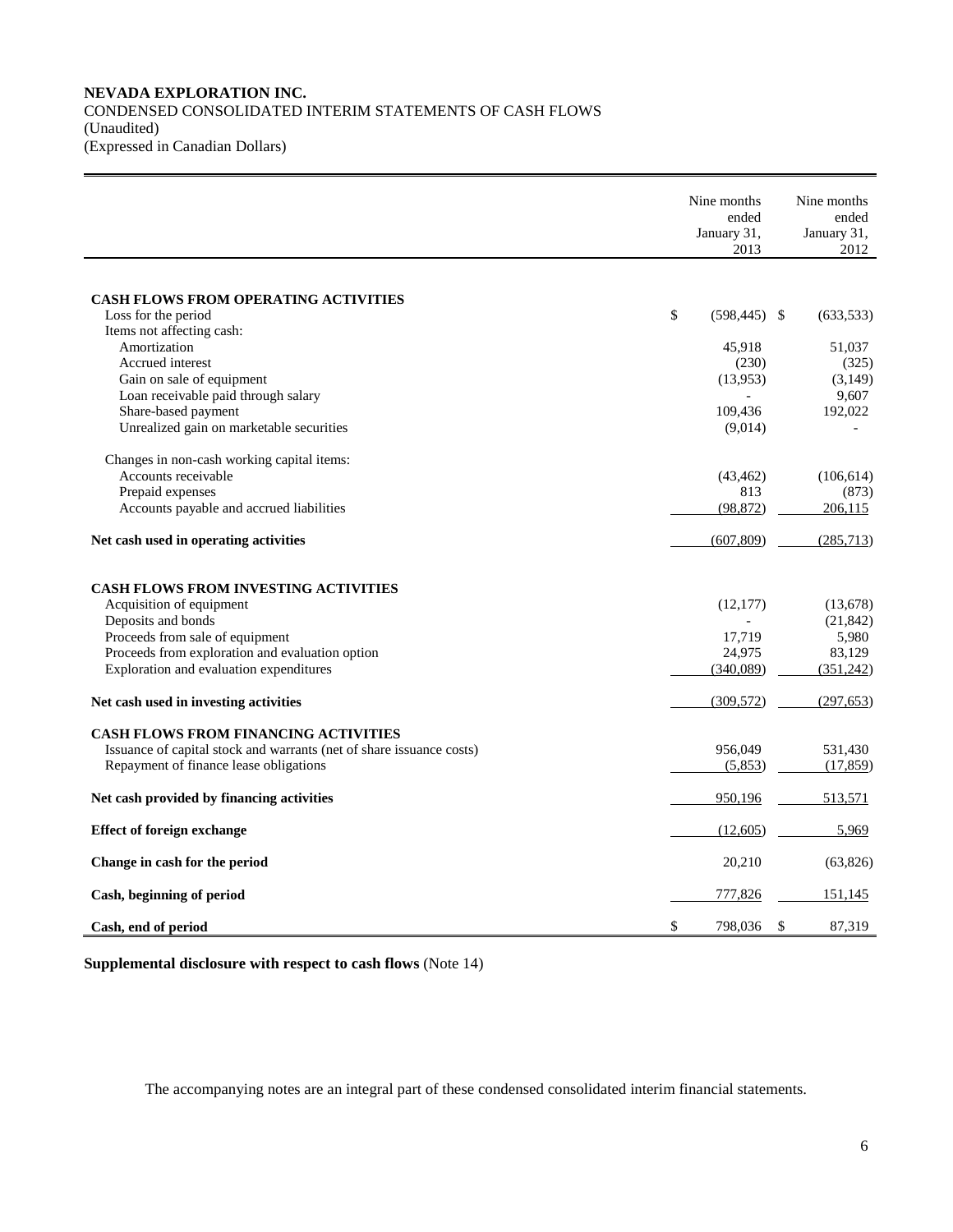# **1. NATURE OF OPERATIONS AND GOING CONCERN**

The Company was incorporated on April 6, 2006 under the Canada Business Corporations Act and is in the business of acquiring and exploring mineral properties. On July 14, 2010, the Company amalgamated with its subsidiary 2107189 Ontario Inc. The Company has not yet determined whether its properties contain reserves that are economically recoverable. The amounts shown for mineral properties and related deferred exploration costs represent costs incurred to date and do not reflect present or future values. The recoverability of these capitalized costs is dependent upon the existence of economically recoverable reserves, the ability of the Company to obtain necessary financing to complete the development of those reserves, and future profitable production.

The Company is listed on the TSX Venture Exchange ("TSX-V") under the trading symbol "NGE" and the Company's head office is located at Suite 1500 - 885 West Georgia Street, Vancouver, BC V6C 3E8. The Company's registered and records office is located at 25th Floor, 700 W. Georgia St., Vancouver, BC V7Y 1B3.

#### **Basis of consolidation**

These condensed consolidated financial statements include the accounts of the Company and its wholly-owned subsidiary Pediment Gold LLC. The financial statements of the Company's subsidiary have been consolidated from the date that control commenced. All inter-company balances and transactions, and income and expenses have been eliminated upon consolidation.

The financial statements include the financial statements of Nevada Exploration Inc. and its subsidiary listed in the following table:

| Name of Subsidiary | Country of<br>Incorporation | Functional<br>Currencv | Ownership<br>Interest | Principal Activity  |
|--------------------|-----------------------------|------------------------|-----------------------|---------------------|
| Pediment Gold LLC  | JSA                         | US dollar              | 100%                  | Exploration company |

These condensed consolidated interim financial statements are authorized for issue on behalf of the Board of Directors on March 19, 2013.

#### Going concern

These condensed consolidated interim financial statements have been prepared in accordance with International Financial Reporting Standards ("IFRS") on a going concern basis that presumes the realization of assets and discharge of liabilities in the normal course of business. There are material uncertainties related to adverse conditions and events that cast significant doubt on the Company's ability to continue as a going concern.

During the period ended January 31, 2013, the Company incurred a comprehensive loss of \$541,676 (2012 – 292,522) and as at that date, the Company had accumulated deficit of \$9,920,950 (2012 – 9,779,011), a working capital surplus of \$814,823 (2012 – Deficit of \$123,261) and negative cash flows from operations of \$607,809 (2012 – 285,713). These factors create material uncertainties that may cast substantial doubt upon the Company's ability to continue as a going concern.

As is common with junior mining companies, the Company continues to seek capital through various means including the issuance of equity and/or debt to finance its on-going and planned exploration activities and to cover administrative costs.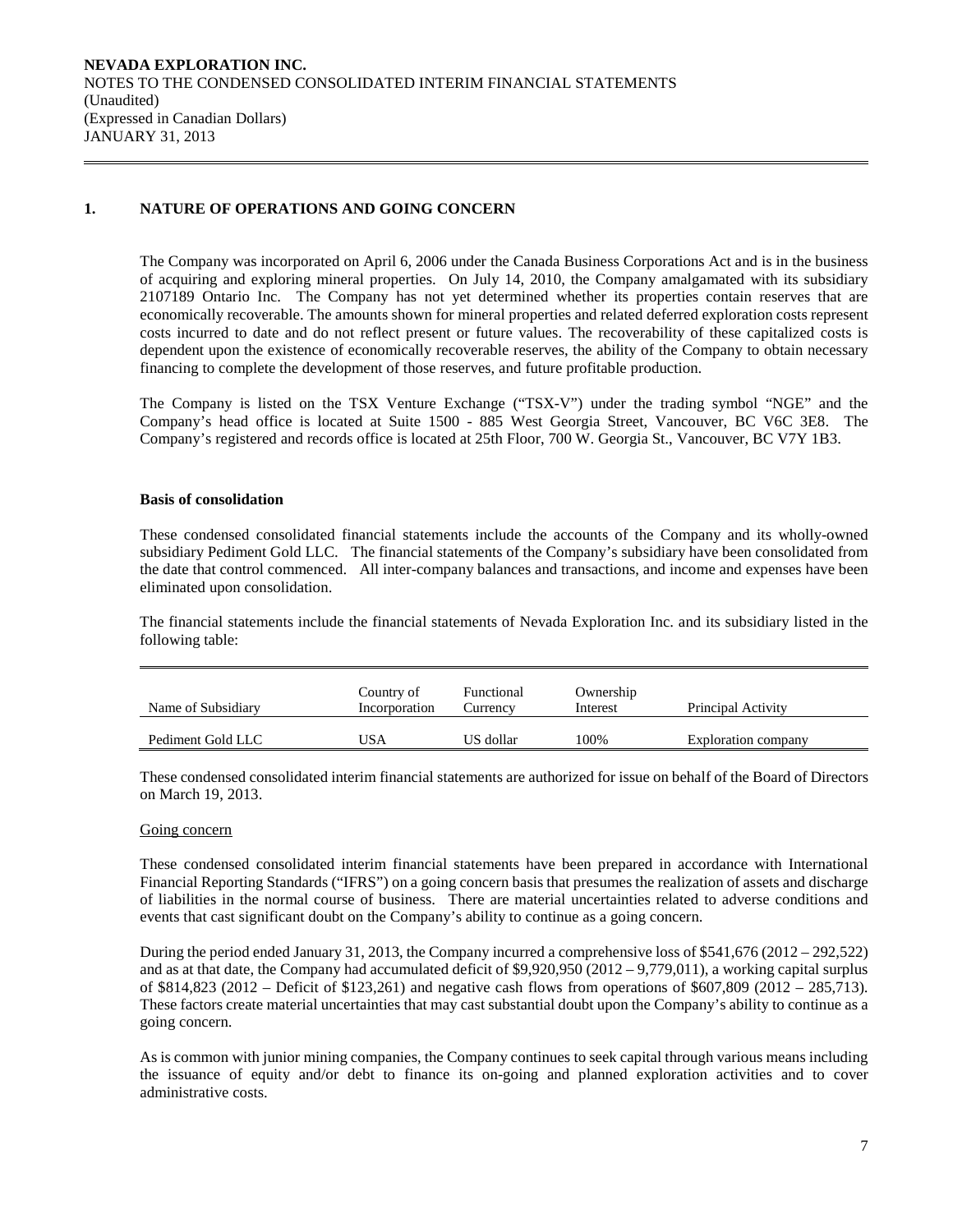# 1. **NATURE OF OPERATIONS AND GOING CONCERN** (cont'd….)

### **Basis of consolidation** (cont'd…)

### Going concern (cont'd….)

In order to continue as a going concern and to meet its corporate objectives, the Company will require additional financing through debt or equity issuances or other available means. Although the Company has been successful in the past in obtaining financing, there is no assurance that it will be able to obtain adequate financing in the future or that such financing will be on terms advantageous to the Company.

Recovery of the carrying value of the mining claims and related deferred exploration expenditures are dependent upon the discovery of economically recoverable resources, the ability of the Company to develop necessary financing to continue exploration and development, the ability of the Company to secure and maintain title and beneficial interest in the properties, entering into agreements with others to explore and develop the properties and upon future profitable production or proceeds from disposition of such properties.

These condensed consolidated interim financial statements do not include any adjustments to the amounts and classification of assets and liabilities that might be necessary should the Company be unable to continue operations. Such adjustments would be material.

# **2. SIGNIFICANT ACCOUNTING POLICIES**

#### **(a) Statement of Compliance**

These condensed consolidated interim financial statements have been prepared in accordance with IAS 34, *Interim Financial Reporting* ("IAS 34"), as issued by the International Accounting Standards Board ("IASB") and interpretations issued by the IFRS Interpretations Committee (IFRICs). Accordingly, they do not include all of the information required for full annual financial statements by International Financial Reporting Standards ("IFRS") for complete financial statements for year end reporting purposes. Results for the period ended January 31, 2013, are not necessarily indicative of future results.

The accounting policies applied by the Company in these condensed consolidated interim financial statements other than as noted in Note 2 (b) are the same as those applied by the Company in its most recent annual consolidated financial statements as at and for the year ended April 30, 2012 as filed on SEDAR at [www.sedar.com.](http://www.sedar.com/)

# **(b) New Accounting Standards and Amendments to Existing Standards**

#### New and amended standards adopted by the Company

Effective May 1, 2012, the Company adopted amendments to IFRS 7, *Financial Instruments: Disclosures* that were issued by the IASB. The application of these amendments has not had any material impact on current and prior year disclosures but may affect disclosures for future transactions or arrangements.

# New or revised standards and amendments to existing standards not yet effective

The Company has not applied the following new or revised standards and amendments that have been issued but are not yet effective at January 31, 2013:

- (i) Effective for annual periods beginning on or after July 1, 2012
	- Amendments to IAS 1, *Presentation of Financial Statements*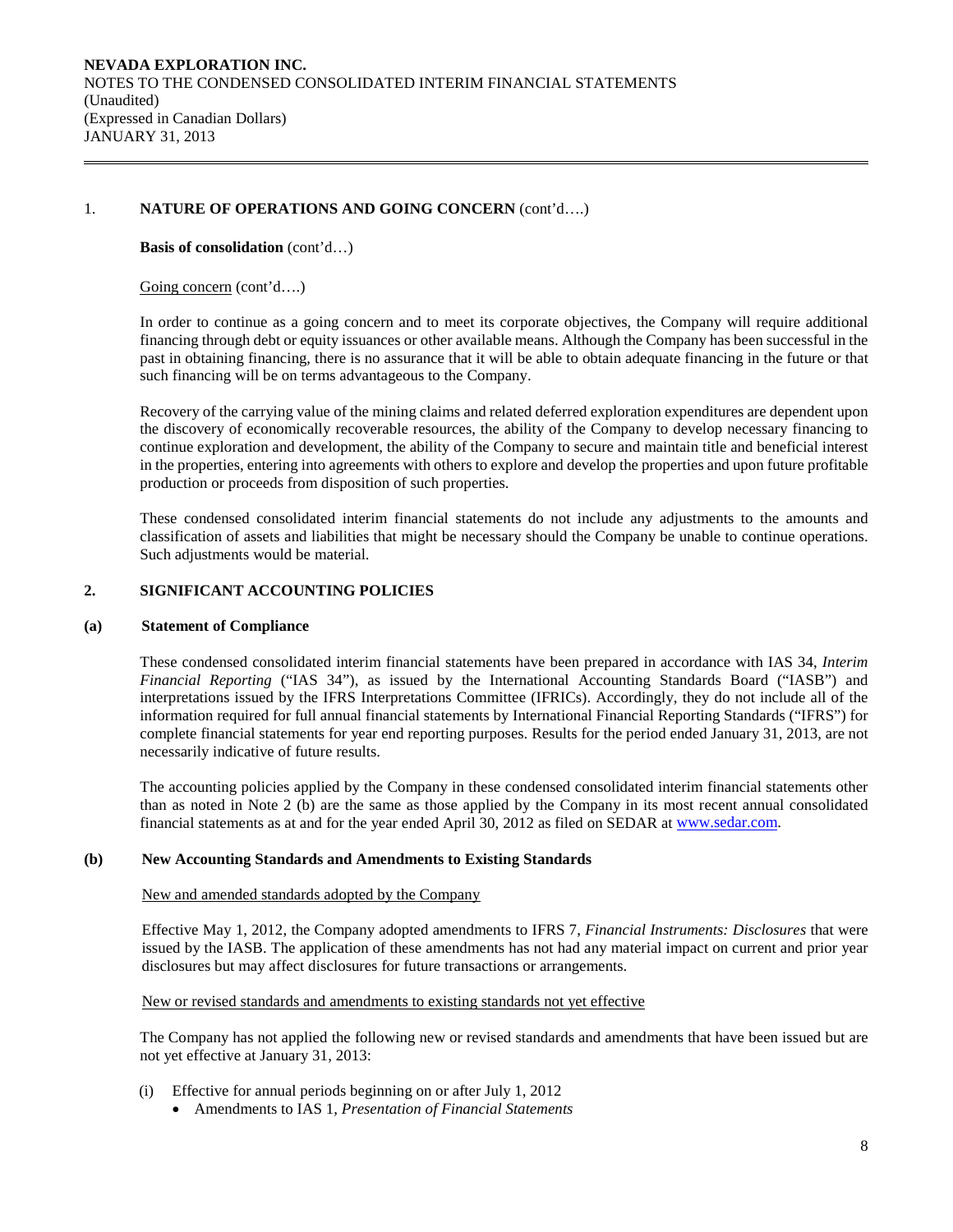# **2. SIGNIFICANT ACCOUNTING POLICIES**

New or revised standards and amendments to existing standards not yet effective (Cont'd….)

- (ii) Effective for annual periods beginning on or after January 1, 2013
	- New standard IFRS 10, *Consolidated Financial Statements*
	- New standard IFRS 11, *Joint Arrangements*
	- New standard IFRS 12, *Disclosure of Interests in Other Entities*
	- New standard IFRS 13, *Fair Value Measurement*
	- Reissued IAS 27, *Separate Financial Statements*
	- Reissued IAS 28, *Investments in Associates and Joint Ventures*

(iii) Effective for annual periods beginning on or after January 1, 2015

• New standard IFRS 9, *Financial Instruments, Classification and Measurement*

The Company is currently assessing the impact that these standards will have on the Company's consolidated financial statements.

# **3. ACCOUNTS RECEIVABLE**

The Company's receivables arise from two main sources: Harmonized Sales Tax ("HST") receivable due from Canadian government taxation authorities and trade accounts receivable. These are broken down as follows:

|                                       | January 31,<br>2013      | April 30,<br>2012 |
|---------------------------------------|--------------------------|-------------------|
| HST receivable<br>Accounts receivable | \$<br>5,125 \$<br>53,527 | 15,190<br>۰.      |
| Total                                 | 58,652                   | 15,190            |

# **4. PREPAID EXPENSES**

The prepaid expenses for the Company are as follows:

|                                         | January 31,<br>2013 | April 30,<br>2012 |
|-----------------------------------------|---------------------|-------------------|
| Security deposit for rental of premises | 15.466 \$           | 16,279            |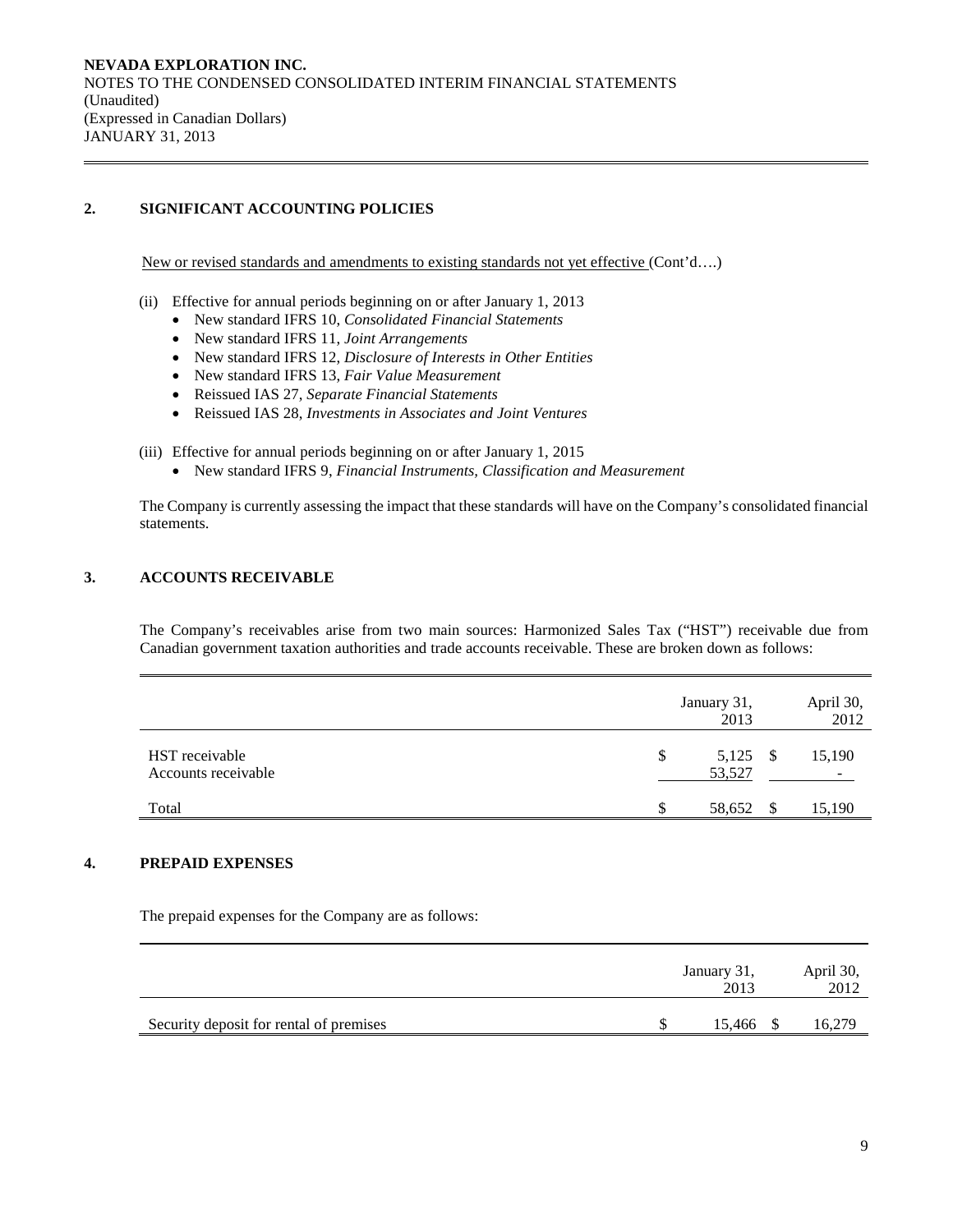# **5. SHORT TERM INVESTMENTS**

|                                      | As at January 31, 2013 |        |      |                            |
|--------------------------------------|------------------------|--------|------|----------------------------|
|                                      | <b>Number</b>          |        |      | <b>Cost</b> Carrying Value |
| Spruce Ridge Resources Ltd. - Shares | 170,068                | 25,000 | - \$ | 34,014                     |

During the period ended January 31, 2013, received 170,068 shares with an initial value of \$25,000 of Spruce Ridge Resources Ltd. ("Spruce Ridge") as a partial payment on the option agreement entered into on the Fletcher Junction property (Notes  $6 \& 8$ ). The Company revalued the shares based on the market price at January 31, 2013 resulting in an unrealized gain of \$9,014.

As at January 31, 2013, the Company classified its investment as investments at fair value through profit or loss and determined the fair value of the Spruce Ridge shares based on the market price per share of \$0.20. The Company recognized a carrying value of \$34,014 for the 170,068 shares.

# **6. RELATED PARTY TRANSACTIONS**

During the period ended January 31, 2013, the Company:

- i) paid or accrued \$48,800 (2012 \$67,200) in professional fees to a firm in which the Chief Financial Officer of the Company is a partner;
- ii) granted 1,000,000 stock options to independent directors of the Company resulting in share based compensation of \$97,959; and
- iii) entered into an Exploration and Option to Joint Venture Agreement with Spruce Ridge on the Company's Fletcher Junction Project (Note 8) and received 170,068 shares as partial payment on the option. A Director of the Company is also an Officer and Director of Spruce Ridge (Note 5).

The amounts due to related parties are as follows:

|                                                        | January 31,<br>2013 | April 30,<br>2012 |
|--------------------------------------------------------|---------------------|-------------------|
| Firm of which the Chief Financial Officer is a partner | 15,000              | 32,136            |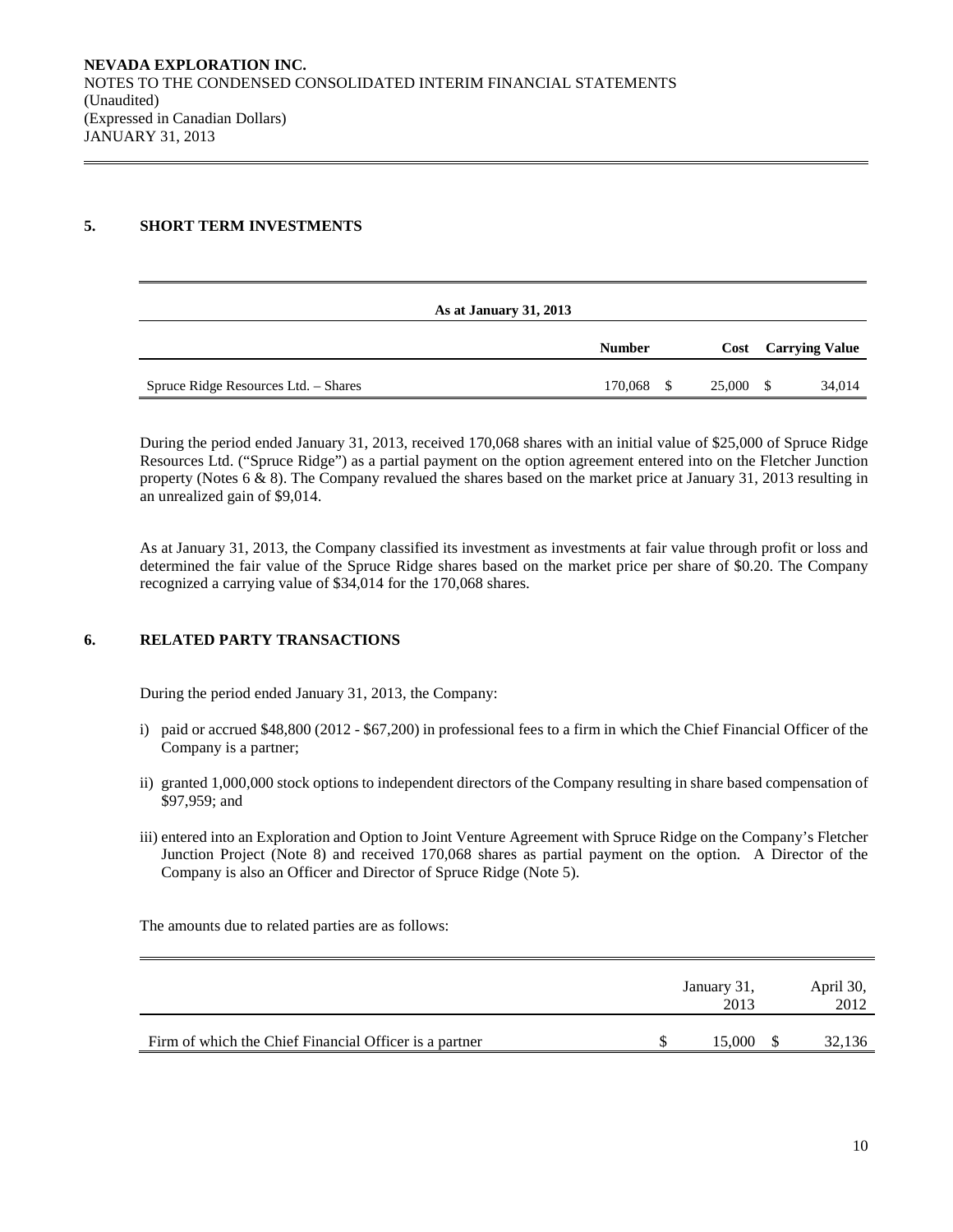# **7. EQUIPMENT**

|                                 | Exploration<br>equipment |     | Vehicles |     | Computer<br>equipment |     | Office<br>equipment |     | Total     |
|---------------------------------|--------------------------|-----|----------|-----|-----------------------|-----|---------------------|-----|-----------|
|                                 |                          |     |          |     |                       |     |                     |     |           |
| Cost                            |                          |     |          |     |                       |     |                     |     |           |
| Balance, April 30, 2012         | \$<br>238,528            | \$. | 71,087   | \$. | 75,997                | \$. | 76,619              | S.  | 462,231   |
| <b>Additions</b>                | 9,464                    |     |          |     | 2,710                 |     |                     |     | 12,174    |
| Disposals                       | (18, 841)                |     |          |     |                       |     |                     |     | (18, 841) |
| <b>Effect of translation</b>    | 2,689                    |     | 813      |     | 869                   |     | 1,404               |     | 5,775     |
|                                 | \$                       | \$. |          | \$. |                       | \$. |                     | \$. |           |
| Balance, January 31, 2013       | 231,840                  |     | 71,900   |     | 79,576                |     | 78,023              |     | 461,339   |
|                                 |                          |     |          |     |                       |     |                     |     |           |
| <b>Accumulated amortization</b> |                          |     |          |     |                       |     |                     |     |           |
| Balance, April 30, 2012         | 147,537                  |     | 59,427   |     | 21,662                |     | 71,165              |     | 299,791   |
| Amortization                    | 29,934                   |     | 10,457   |     |                       |     | 5,527               |     | 45,918    |
| Disposals                       | (15,073)                 |     |          |     |                       |     |                     |     | (15,073)  |
| Effect of translation           | 1,647                    |     | 667      |     | 247                   |     | 1,331               |     | 3,892     |
|                                 | \$                       | \$  |          | \$  |                       | \$  |                     | \$  |           |
| Balance, January 31, 2013       | 164,045                  |     | 70,551   |     | 21,909                |     | 78,023              |     | 334,528   |
|                                 |                          |     |          |     |                       |     |                     |     |           |
| <b>Carrying amounts</b>         |                          |     |          |     |                       |     |                     |     |           |
| As at April 30, 2012            | \$<br>90,991             | \$  | 11,660   | \$  | 54,335                | \$  | 5,454               |     | 162,440   |
| As at January 31, 2013          | \$<br>67,795             | \$  | 1,349    | \$  | 57,667                | \$  |                     | \$  | 126,811   |

Included in equipment at January 31, 2013 are:

- i) assets under finance lease with a cost of \$117,767 (April 30, 2012 \$116,435) and accumulated amortization of \$93,871 (April 30, 2012 – \$75,344). The Company recorded amortization of \$17,665 (2012 - \$17,668) on leased assets.
- ii) database not yet available for use with a cost of \$57,667 (April 30, 2012 \$54,538). No amortization has been taken on this computer equipment in the current period.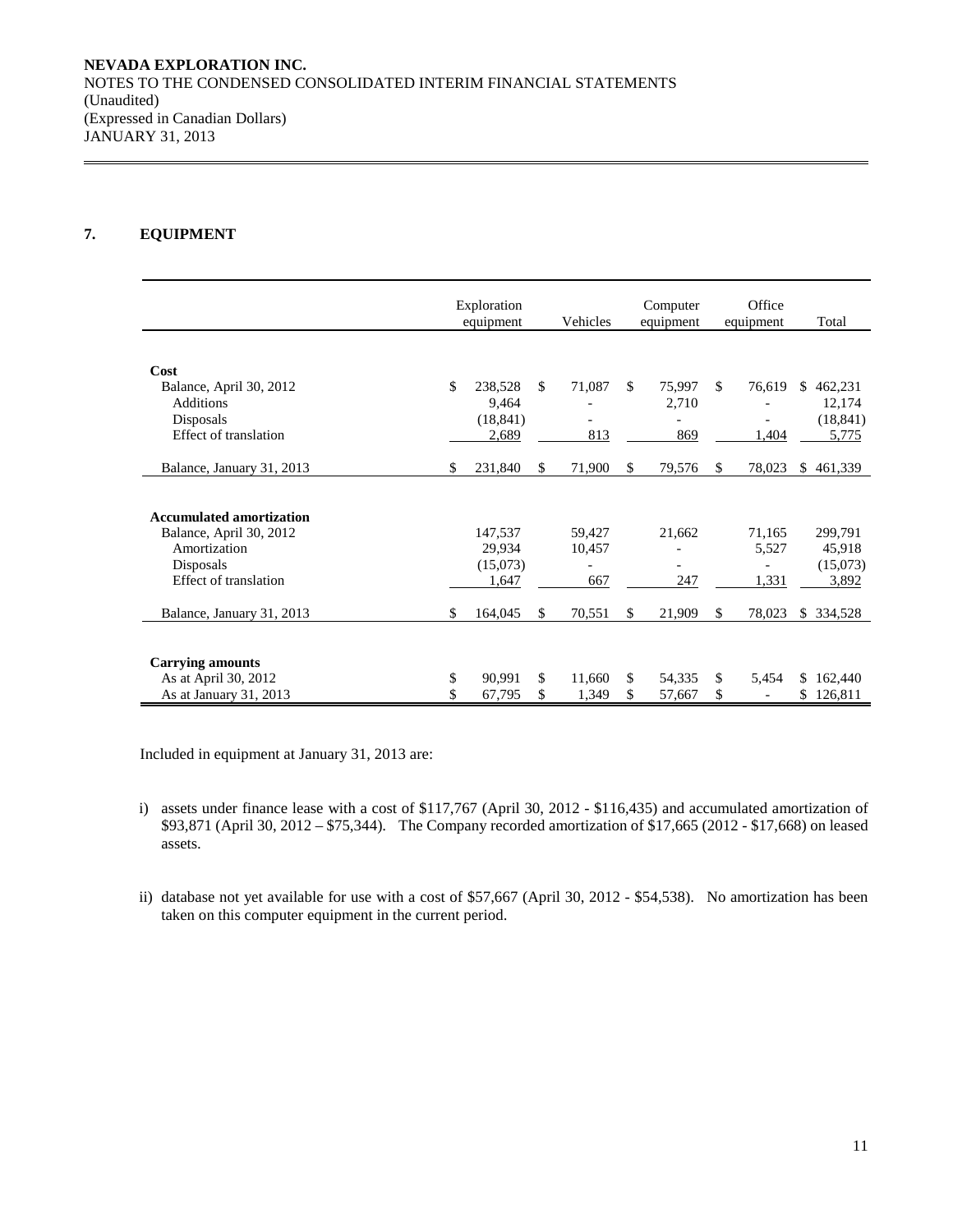# **NEVADA EXPLORATION INC.**

NOTES TO THE CONDENSED CONSOLIDATED INTERIM FINANCIAL STATEMENTS (Unaudited) (Expressed in Canadian Dollars) JANUARY 31, 2013

# **8. EXPLORATION AND EVALUATION ASSETS**

As at January 31, 2013:

|                               | AW        | <b>BU</b>     | <b>FJ</b>                | HP            | JU                       | KC           | RP                       | SP             | <b>WF</b>     | <b>TOTAL</b> |
|-------------------------------|-----------|---------------|--------------------------|---------------|--------------------------|--------------|--------------------------|----------------|---------------|--------------|
| <b>Acquisition costs</b>      |           |               |                          |               |                          |              |                          |                |               |              |
| Balance – beginning of period | \$164,063 | 399,961<br>S. | \$267,010                | 56,520<br>S.  | 156,360<br>S.            | 644,510<br>S | 192,187<br>S.            | 301,753<br>S.  | 200,844<br>S. | \$2,383,208  |
| Additions - cash              | 30,976    | 16,242        |                          | 20,886        | 16,294                   | 108,309      | 11,183                   | 44,363         | 14,889        | 263,142      |
| Additions – shares            |           |               | $\overline{\phantom{a}}$ |               |                          | 5,463        |                          |                |               | 5,463        |
| Option payments received      |           |               | (49,950)                 |               |                          |              |                          |                |               | (49, 950)    |
| Effect of translation         | 2,124     | 4,532         | 2,363                    | 843           | ,880                     | 8,257        | 2,214                    | 3,769          | 2,349         | 28,331       |
| Balance – end of period       | 197,163   | 420,735       | 219,423                  | 78,249        | 174,534                  | 766,539      | 205,584                  | 349,885        | 218,082       | 2,630,194    |
| <b>Exploration costs</b>      |           |               |                          |               |                          |              |                          |                |               |              |
| Balance – beginning of period | 624,356   | 869,907       | 1,012,327                | 764,783       | 60,104                   | 54,234       | 64,165                   | 85,739         | 84,080        | 3,619,695    |
| Geochemistry                  | 5,446     | 9,975         |                          |               |                          | 1,761        |                          |                |               | 17,182       |
| Geophysics                    |           |               |                          |               | $\overline{\phantom{0}}$ | 11,361       | $\overline{\phantom{a}}$ |                |               | 11,361       |
| Geological                    | 2,355     | 3,753         | 40                       | 15,862        |                          | 6.489        | $\overline{\phantom{a}}$ |                |               | 28,499       |
| Travel                        | 493       | 1,699         | 161                      |               |                          | 207          |                          |                |               | 2,560        |
| Effect of translation         | 6,889     | 9,640         | 11,025                   | 8,500         | 653                      | 806          | 699                      | 934            | 916           | 40,062       |
| Balance – end of period       | 639,539   | 894,974       | 1,023,553                | 789,145       | 60,757                   | 74,858       | 64,864                   | 86,673         | 84,996        | 3,719,359    |
| <b>Total costs</b>            | \$836,702 | \$1,315,709   | \$1,242,976              | 867,394<br>S. | 235,291<br>\$            | \$841,397    | 270,448<br>\$            | 436,558<br>SS. | 303,078<br>S. | \$6,349,553  |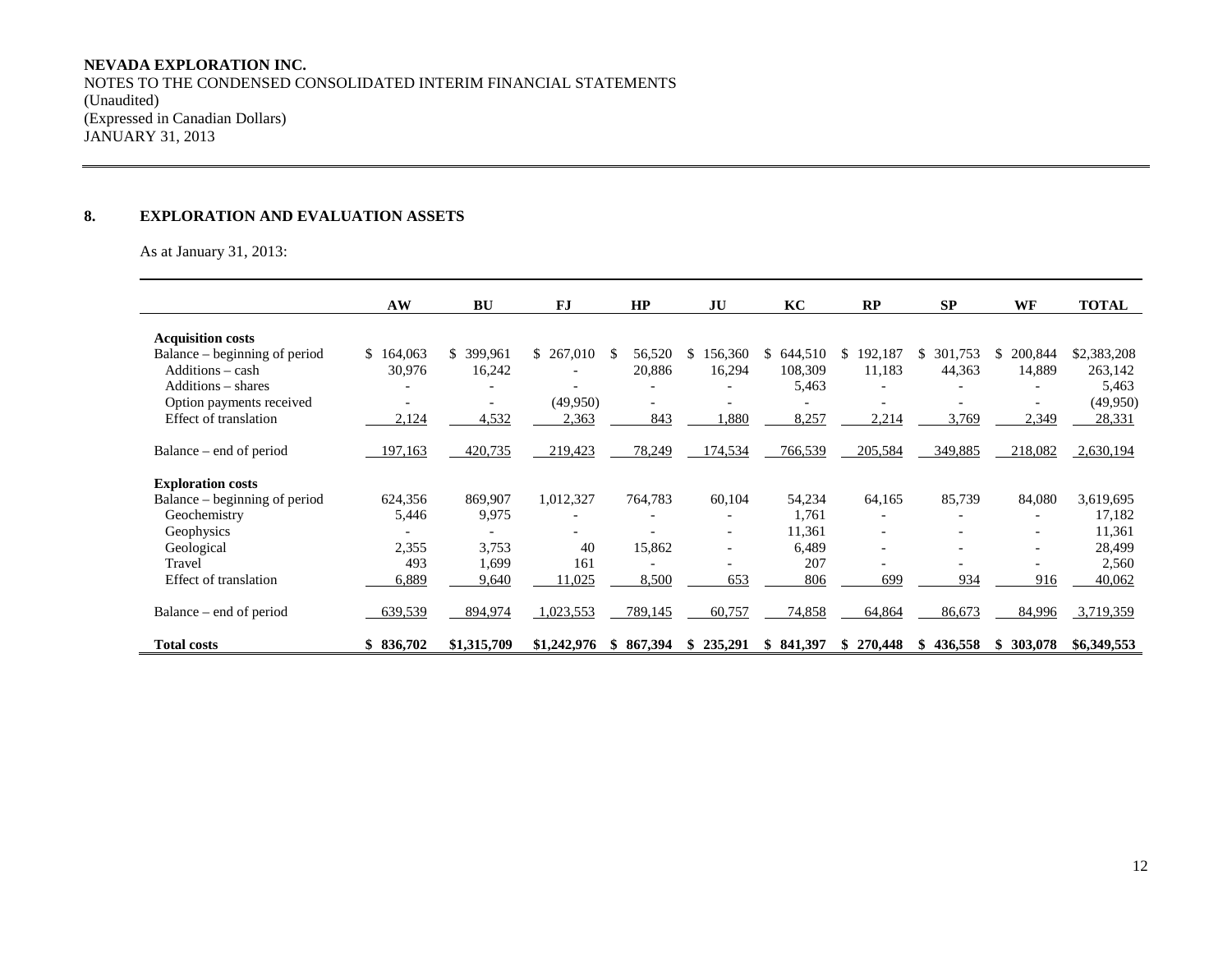# **NEVADA EXPLORATION INC.**

NOTES TO THE CONDENSED CONSOLIDATED INTERIM FINANCIAL STATEMENTS (Unaudited) (Expressed in Canadian Dollars) JANUARY 31, 2013

# **8. EXPLORATION AND EVALUATION ASSETS**

As at April 30, 2012:

|                              | AW        | <b>BU</b>                | <b>FJ</b>                | HP            | JU            | KC                       | <b>RP</b>                | <b>SP</b>                | <b>WF</b>                | <b>TOTAL</b> |
|------------------------------|-----------|--------------------------|--------------------------|---------------|---------------|--------------------------|--------------------------|--------------------------|--------------------------|--------------|
| <b>Acquisition costs</b>     |           |                          |                          |               |               |                          |                          |                          |                          |              |
| Balance – beginning of year  | \$238,492 | 344,641<br>\$.           | 238,965<br>\$.           | 33,461<br>\$. | 126,760<br>S. | 483,426<br>S             | 160,954<br>S.            | 237,356<br>S.            | 174,499<br>S.            | \$2,038,554  |
| Additions - cash             | 2,254     | 39,605                   | 17,554                   | 20,838        | 23,456        | 135,760                  | 23,682                   | 52,541                   | 18,454                   | 334,144      |
| Option payments received     | (83, 129) |                          |                          |               |               | $\overline{\phantom{0}}$ | $\overline{\phantom{a}}$ |                          | $\overline{\phantom{a}}$ | (83, 129)    |
| Effect of translation        | 6,446     | 15,715                   | 10,491                   | 2,221         | 6,144         | 25,324                   | 7,551                    | 11,856                   | 7,891                    | 93,639       |
| Balance – end of year        | 164,063   | 399,961                  | 267,010                  | 56,520        | 156,360       | 644,510                  | 192,187                  | 301,753                  | 200,844                  | 2,383,208    |
| <b>Exploration costs</b>     |           |                          |                          |               |               |                          |                          |                          |                          |              |
| Balance – beginning of year  | 587,098   | 835,727                  | 972,551                  | 722,804       | 57,078        | 49,910                   | 60,980                   | 81,706                   | 80,776                   | 3,448,630    |
| Drilling                     | 12,726    |                          | $\overline{\phantom{a}}$ |               |               | 2,193                    |                          |                          | $\overline{\phantom{a}}$ | 14,919       |
| Geological                   |           | $\overline{\phantom{0}}$ | $\overline{\phantom{a}}$ | 11,549        | 664           | $\overline{\phantom{a}}$ | 664                      | 664                      | $\overline{\phantom{a}}$ | 13,541       |
| Travel                       |           |                          | $\overline{\phantom{0}}$ | 382           |               | $\overline{\phantom{a}}$ | $\overline{\phantom{a}}$ | $\overline{\phantom{0}}$ | $\overline{\phantom{a}}$ | 382          |
| <b>Effect of translation</b> | 24,532    | 34,180                   | 39,776                   | 30,048        | 2,362         | 2,131                    | 2,521                    | 3,369                    | 3,304                    | 142,223      |
| Balance – end of year        | 624,356   | 869,907                  | 1,012,327                | 764,783       | 60,104        | 54,234                   | 64,165                   | 85,739                   | 84,080                   | 3,619,695    |
| <b>Total costs</b>           | 788,419   | \$1,269,868              | \$1,279,337              | \$821.303     | 216,464<br>Ъ. | 698.744<br>S             | 256,352<br>S             | 387,492<br>S.            | 284,924<br>S.            | \$6,002,903  |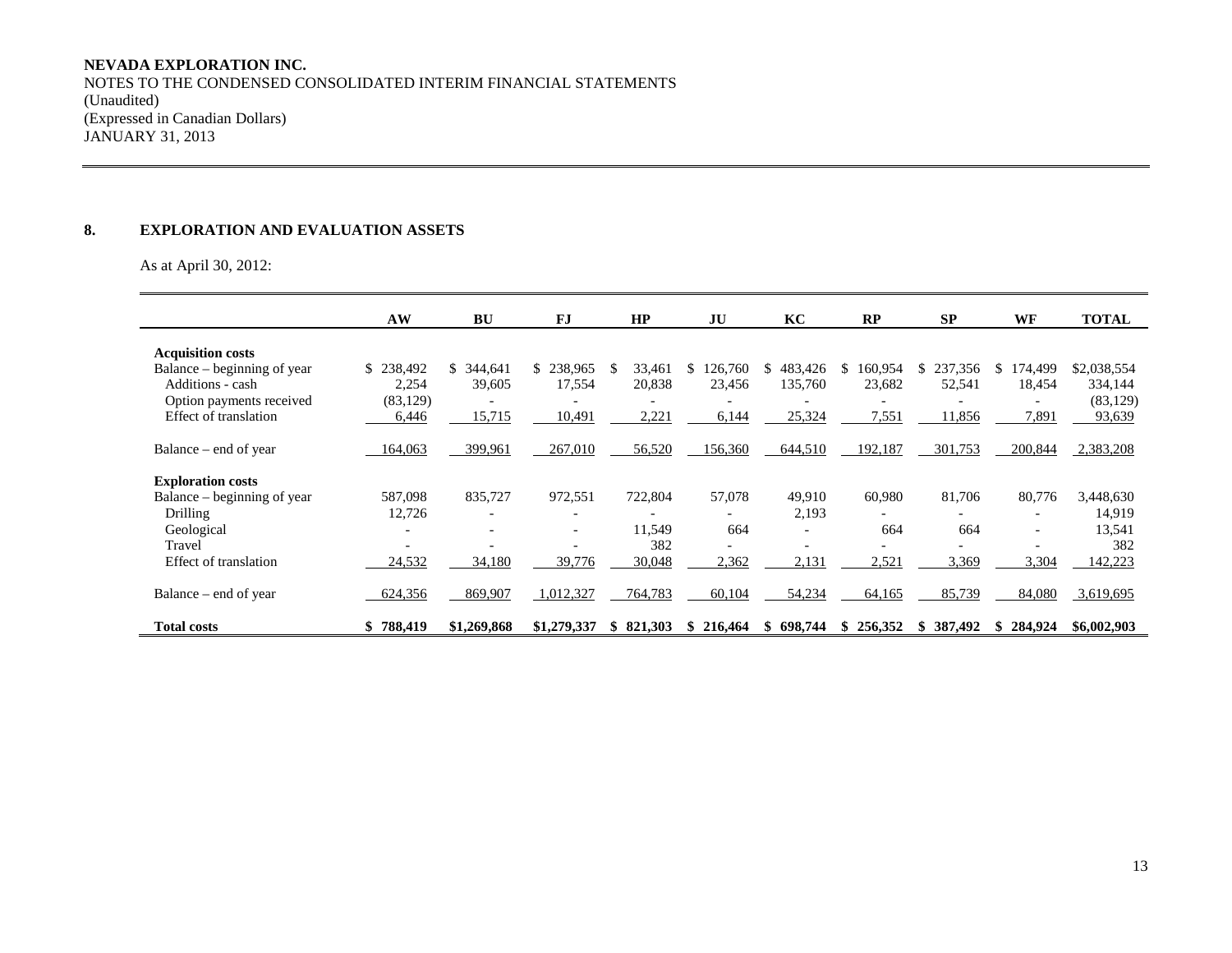### **8. EXPLORATION AND EVALUATION ASSETS** (cont'd….)

### **Awakening (AW)**

The Awakening Project is located in Humboldt County, Nevada, approximately 50 km north-northwest of Winnemucca, Nevada. The Company has a 100% interest in 206 claims (approx. 16.7 km<sup>2</sup>) at Awakening.

On July 1, 2008, the Company entered into a Mining Lease agreement with DIR Exploration Inc. ("DIR") on 15 claims (approx. 120 hectares). Based on the results of the Company's work to date at the Awakening Project, the Company has focused its exploration on areas within the claims controlled directly by NGE; accordingly, NGE terminated the Mining Lease during the period ended January 31, 2013.

On June 4, 2010, the Company entered into an Exploration and Option to Joint Venture Agreement with Northgate Minerals Corp. ("Northgate"), whereby Northgate could earn a joint venture interest in the Awakening Gold Project.

In October, 2011, Northgate was acquired by AuRico Gold Inc. ("AuRico"), and during the year ended April 30, 2012, AuRico elected to terminate the Agreement and retains no interest in the project.

### **Bull Creek (BU)**

The Bull Creek Project is located in Humboldt County, Nevada, approximately 60 km west-northwest of Winnemucca, Nevada. The Company has a 100% interest in 108 claims (approx. 8.7 km<sup>2</sup>) at Bull Creek.

#### **Fletcher Junction (FJ)**

The Fletcher Junction Project is located in Mineral County, Nevada, approximately 30 km southwest of Hawthorne, Nevada. The Company has a 100% interest in 117 claims (approx. 9.6 km<sup>2</sup>) at the Fletcher Junction Project, subject to a 1.25% net smelter return royalty ("NSR").

During the period ended October 31, 2012, the Company entered into an Exploration and Option to Joint Venture Agreement with Spruce Ridge Resources Ltd. ("Spruce Ridge"), whereby Spruce Ridge may earn a 70% joint venture interest in the property by funding \$2,600,000 in qualifying expenditures and making \$300,000 in payments over 4 years. Subject to TSX approval, Spruce Ridge may elect to pay up to 50% of the payments by issuing Spruce common shares. If Spruce Ridge completes earn-in, Spruce Ridge may earn an additional 15% for a total of 85%, by completing a feasibility report. Upon signing the agreement, Spruce Ridge paid the Company \$25,000 and issued 170,068 shares to the Company with a value of \$25,000 (Note 5).

# **Hot Pot (HP)**

On September 16, 2005, the Company entered into a Mining Lease Agreement at the Hot Pot Project located in Humboldt County, Nevada, approximately 30 km northwest of Battle Mountain, Nevada. Under the terms of the agreement, the Company is required to make annual payments of US\$20,000 on each anniversary, and the agreement is subject to a 3% NSR to the property owner. The Company also controls 6 claims (approx. 50 hectares) at Hot Pot. All of the Company's mineral interests at Hot Pot are subject to a 1.25% NSR.

On September 16, 2009, the Company entered into an Exploration Agreement with International Enexco Ltd. ("Enexco") whereby Enexco could earn a 51% interest in the Hot Pot Property by drilling 6,000 meters (19,600ft) over three years, with the option to earn an additional 19%, for 70% total, by drilling another 3,000 meters (9,800ft) during the fourth year. During the year ended April 30, 2012, Enexco elected to terminate the agreement and retains no interest in the project.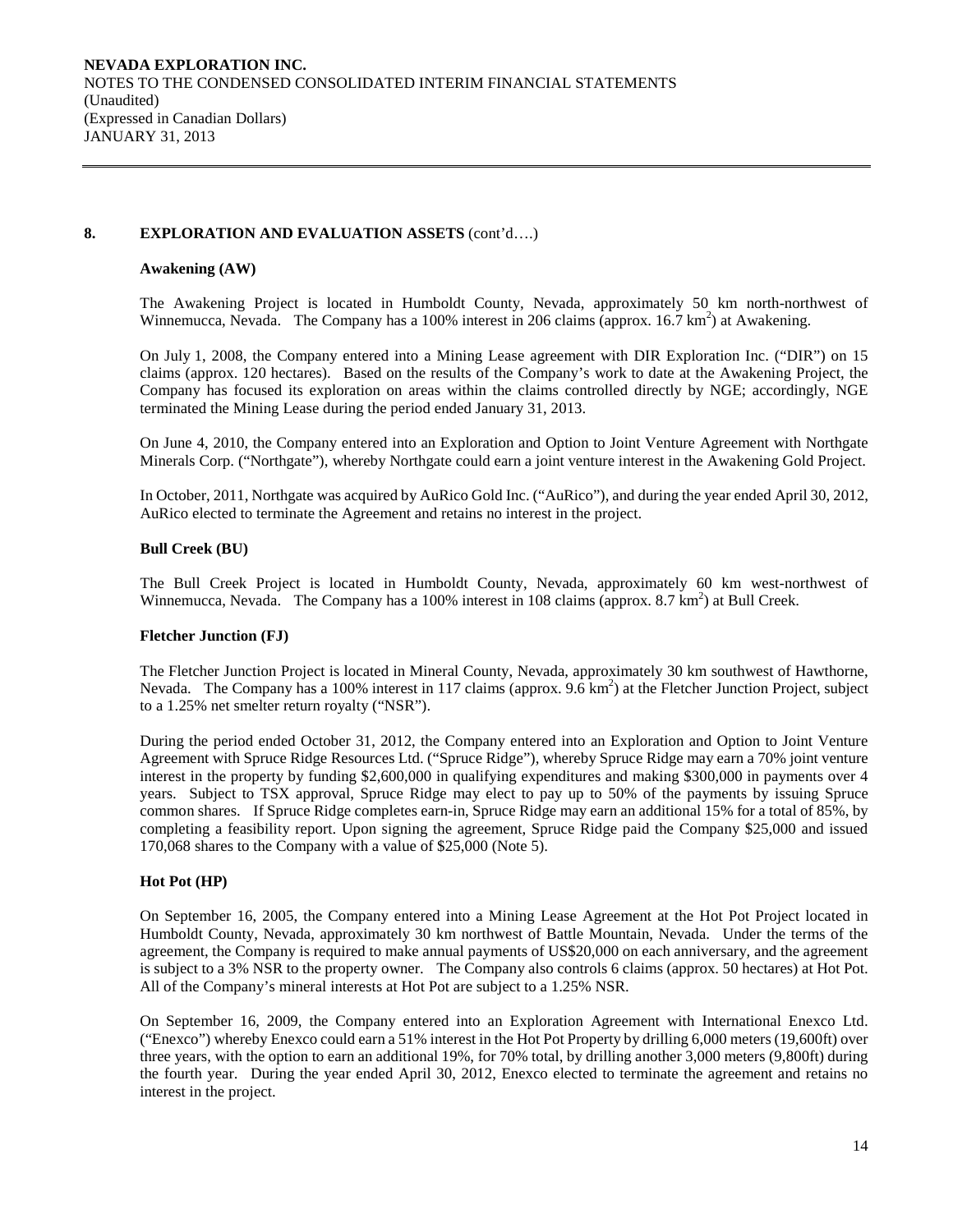#### **8. EXPLORATION AND EVALUATION ASSETS** (cont'd….)

# **Jungo (JU)**

The Jungo Property is located in both Humboldt and Pershing Counties, Nevada, approximately 60 km west of Winnemucca, Nevada. The Company has a 100% interest in 108 claims (approx. 8.7  $\text{km}^2$ ) at Jungo.

### **Kelly Creek (KC)**

The Kelly Creek Project is located in Humboldt County, Nevada, approximately 40 km north-northwest of Battle Mountain, Nevada. The Company has a 100% interest in 430 claims (approx. 34.8 km<sup>2</sup>) at Kelly Creek.

On October 1, 2009, the Company entered into a Mining Lease and Option to Purchase Agreement with Genesis Gold Corporation ("Genesis"). Genesis has 100% interest in 254 claims (approx. 20.2 km<sup>2</sup>) at Kelly Creek under the Agreement, the Company is the Operator and has the option to purchase 100% of the Genesis claims for 100,000 common shares (50,000 shares issued in 2011, 50,000 shares issued in 2010) and US\$1,500,000, subject to a 1.5% Net Smelter Return Royalty ("Royalty"). The Company also has the option to purchase one half of the royalty (0.75%) for US\$750,000. The share issuance transaction is measured at fair value of the shares issued as the fair value of the option payment could not be reliably measured.

The Company shall pay to Genesis advance royalty payments as follows:

| $1st$ anniversary                       | 5,000  | (paid) |
|-----------------------------------------|--------|--------|
| $2nd$ anniversary                       | 10,000 | (paid) |
| $3rd$ anniversary                       | 10,000 | (paid) |
| $4th$ anniversary                       | 10,000 |        |
| $5th$ and each subsequent anniversaries | 50,000 |        |

# **Rye Patch (RP)**

The Rye Patch Project is located in Pershing County, Nevada, approximately 30 km northeast of Lovelock, Nevada. The Company has a 100% interest in 41 claims (approx.  $3.3 \text{ km}^2$ ) at Rye Patch.

On May 22, 2008, the Company entered into a four year Mining Lease Agreement on an additional 65 hectares, subject to a 2.0% NSR. On November 9, 2010, an amendment to the agreement was made reducing the Company's annual payments from US\$10,000 to US\$5,000 effective May 22, 2010. The amendment also waived the exclusivity of the Company's option to purchase the property for US\$325,000.

On July 21, 2008, the Company entered into a four year Mining Lease Agreement on an additional 16 hectares, subject to a 2% NSR. Under the terms of this agreement the Company is required to make annual payments of US\$6,000, and the Company has the option to purchase this property for US\$30,000. During fiscal 2011 and 2012 the Company did not make the annual payment of US\$6,000 as the Company is trying to re-negotiate this agreement. The Company has attempted to contact the owner and has not received a notice of default.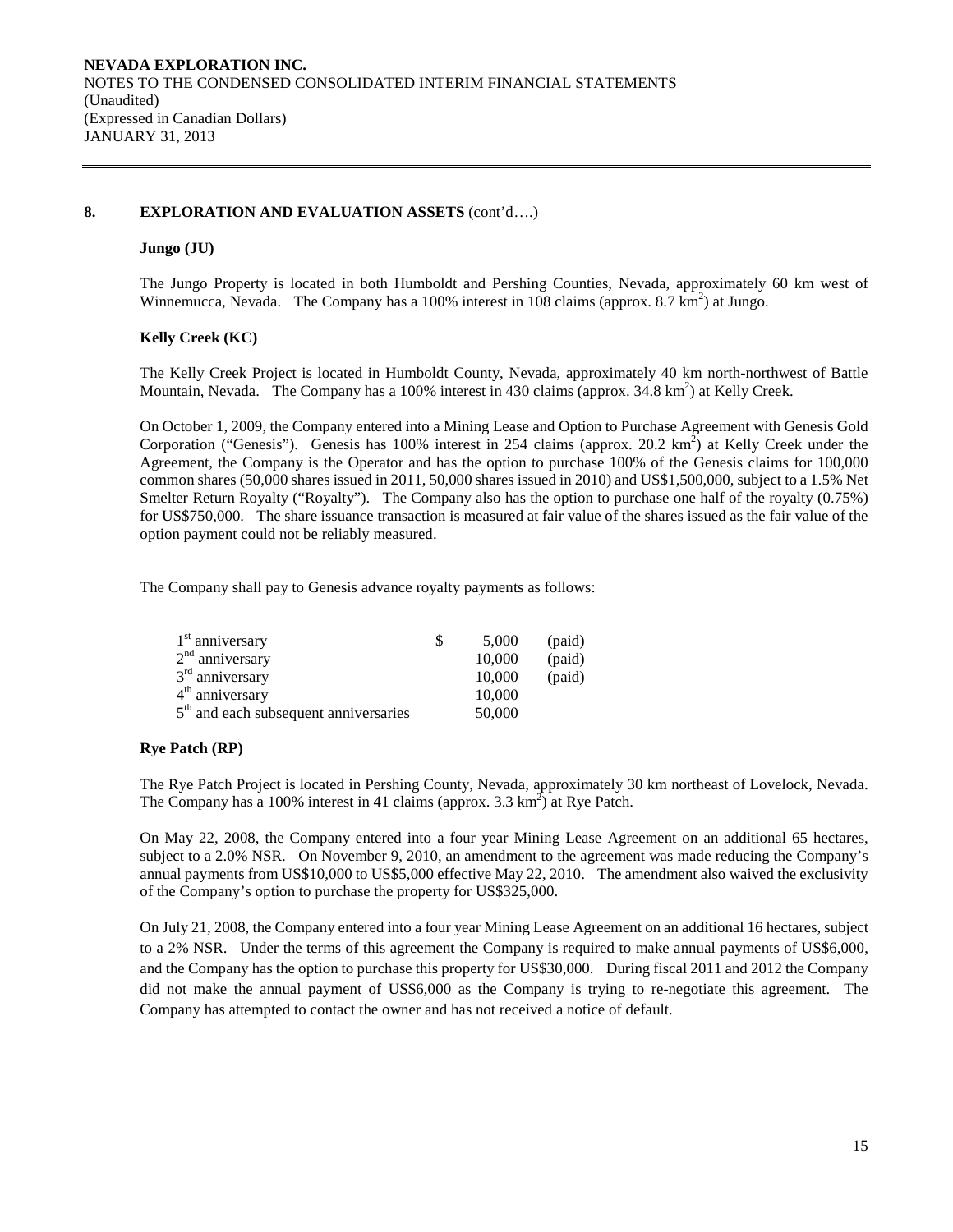### **8. EXPLORATION AND EVALUATION ASSETS** (cont'd….)

#### **Sand Pass (SP)**

The Sand Pass Project is located in Humboldt County, Nevada, approximately 10 km north of Winnemucca, Nevada. The Company has a 100% interest in 89 claims (approx.  $16.6 \text{ km}^2$ ) at Sand Pass, and on July 10, 2008, the Company entered into a Mining Lease agreement for another 9.4 km<sup>2</sup> with multiple parties, subject to a 2% NSR. Under the terms of the agreement, the Company is required to make minimum lease payments of US\$31,000 each anniversary, which is being fulfilled every year.

#### **Whiskey Flats (WF)**

The Whiskey Flats Project is located in Mineral County, Nevada, approximately 20 km south of Hawthorne, Nevada. The Company has a 100% interest in 99 claims  $(8.0 \text{ km}^2)$  at Whiskey Flats.

# **9. DEPOSITS AND BONDS**

|                                                            | January 31,<br>2013       | April 30,<br>2012 |
|------------------------------------------------------------|---------------------------|-------------------|
| Security deposits $(1)$<br>Reclamation bond deposits $(2)$ | \$<br>11,500 \$<br>82,534 | 11,500<br>81,601  |
|                                                            | 94,034                    | 93,101            |

(1) Security deposits consists of a \$11,500 guaranteed investment certificate ("GIC") maturing on August 3, 2013 and bearing interest at prime. The GIC is used to secure the credit limit on a credit card.

(2) Reclamation deposits are required by the U.S. Bureau of Land Management ("BLM") and the U.S. Forest Service ("USFS") to ensure that any reclamation and clean-up work required on the Company's properties will be completed to the satisfaction of the BLM and the USFS. The Company does not have any asset retirement obligations as of January 31, 2013.

# **10. ACCOUNTS PAYABLE AND ACCRUED LIABILITIES**

Payables and accrued liabilities for the Company are as follows:

|                                                                                                                      | January 31,<br>2013                        |     | April 30,<br>2012                              |
|----------------------------------------------------------------------------------------------------------------------|--------------------------------------------|-----|------------------------------------------------|
| Customer prepayments<br>Trade payables<br>Due to related parties (Note 5)<br>Accrued liabilities<br>Salaries payable | \$<br>42.926<br>13,302<br>15,000<br>28,286 | -S  | 67,138<br>62,000<br>32,136<br>51,102<br>21,287 |
| Total                                                                                                                | \$<br>99,514                               | \$. | 233,663                                        |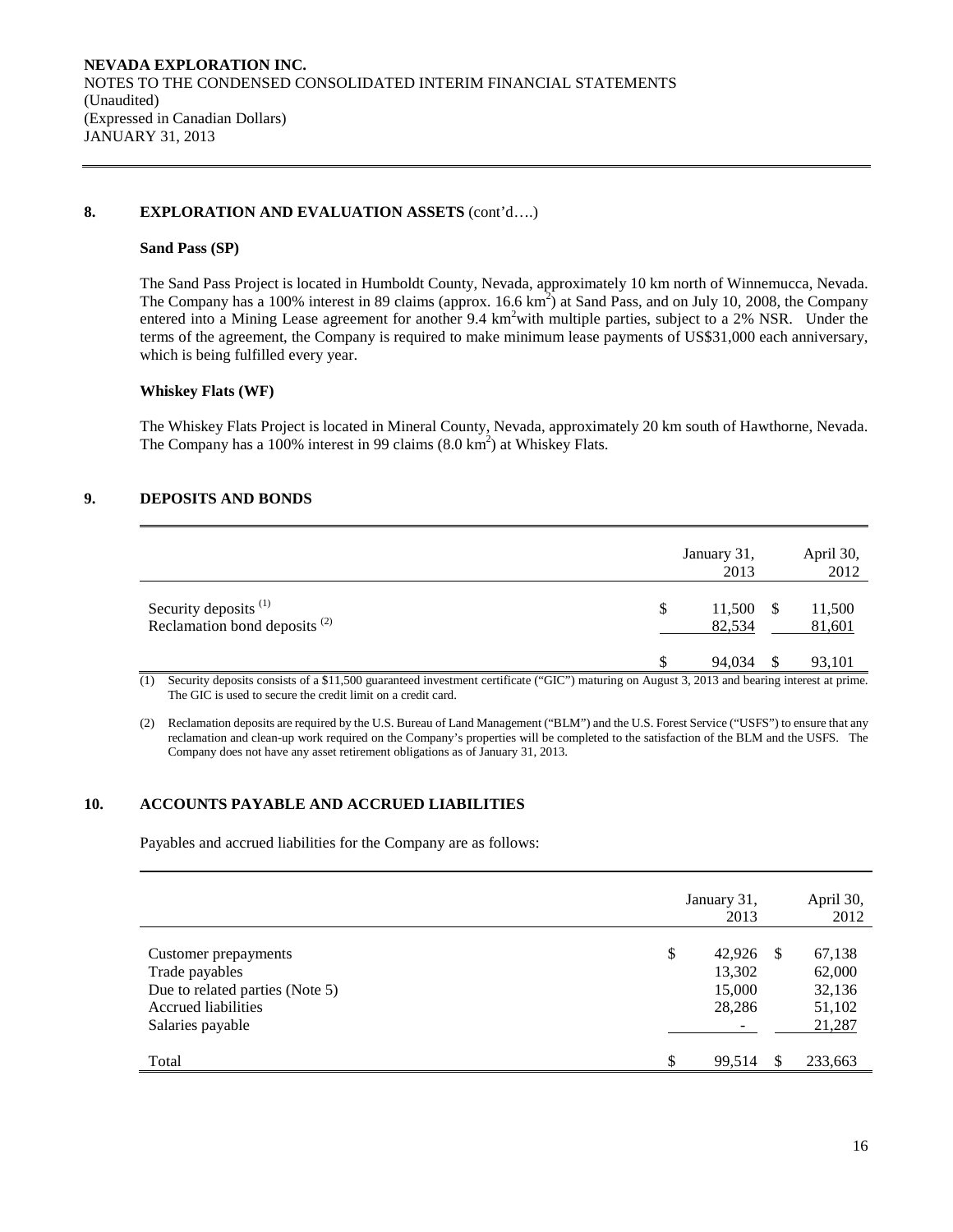# **11. FINANCE LEASE OBLIGATIONS**

The Company has a finance lease obligation for a leased vehicle, with blended monthly payments of principal and interest of US\$677 and bearing interest at a rate of 1.93% per annum.

|                                                                      | January 31,<br>2013 | April 30,<br>2012 |
|----------------------------------------------------------------------|---------------------|-------------------|
| Lease obligations<br>Deduct: amount representing interest            | \$<br>1,331         | 7,253<br>(69)     |
| Present value of minimum lease payments due<br>Less: current portion | 1,331<br>(1, 331)   | 7,184<br>(7, 184) |
|                                                                      |                     |                   |

Remaining fiscal principal repayments of the finance lease obligation is \$1,331.

# **12. CAPITAL STOCK**

a) Authorized share capital:

As at January 31, 2013, the authorized share capital of the Company was: Unlimited number of common shares without par value; Unlimited number of preferred shares without par value; All issued shares are fully paid.

# b) Issued share capital:

During the period ended January 31, 2013, the Company:

- i) settled outstanding indebtedness to a vendor of \$20,000 through the issuance of 200,000 common shares of the Company at a deemed price of \$0.10 per common share, and the Company issued 50,049 common shares of the Company at a deemed price of \$0.11 per common share as part of the annual payment due under a mineral lease to the property owner.
- ii) completed a non-brokered private placement by issuing 10,000,000 Units at a price of \$0.10 per Unit for total gross proceeds of \$1,000,000. Each Unit consists of one common share and one-half of one non-transferable common share purchase warrant. Each whole warrant entitles the holder to purchase one common share at a price of \$0.15 for a period of one year. Fair value allocated in connection to these warrants was \$128,376. In connection with the private placement, the Company:
	- a) paid cash share issuance costs of \$43,951; and
	- b) issued 369,200 agent warrants with a fair value of \$15,226, where each agent warrant entitles the holder to purchase one common share at a price of \$0.15 for a period of one year. In the absence of a reliable measurement of the services received, the services have been measured at the fair value of the agent warrants issued.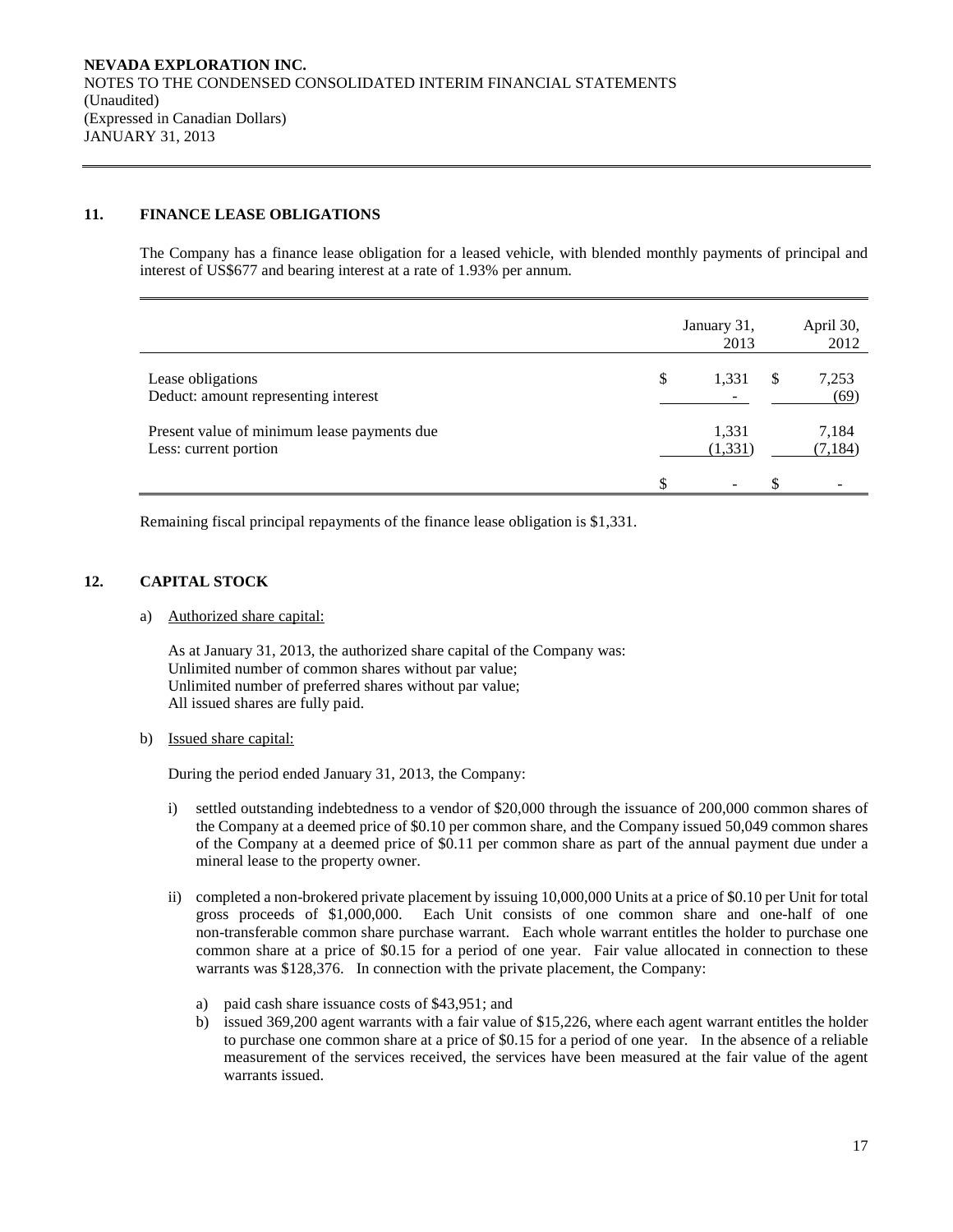# **12. CAPITAL STOCK**

- b) Issued share capital: (cont'd…)
	- iii) During the period ended January 31, 2012, the Company completed a non-brokered private placement by issuing 7,000,000 Units at a price of \$0.08 per Unit for total gross proceeds of \$560,000. Each unit consists of one common share and one-half of one non-transferable common share purchase warrant. Each whole warrant entitles the holder to purchase one common share at a price of \$0.12 for a period of one year (expired during the period – Note 13 (b)). Fair value allocated in connection to these warrants was \$51,907. In connection with the private placement, the Company:
		- a) paid cash share issuance costs of \$28,570; and
		- b) issued 288,200 agent warrants with a fair value of \$4,718, where each agent warrant entitles the holder to purchase one common share at a price of \$0.12 for a period of one year (expired during the period – Note 13 (b)). In the absence of a reliable measurement of the services received, the services have been measured at the fair value of the agent warrants issued.

# **13. RESERVES**

a) Options

The Company has a stock option plan under which it is authorized to grant options to executive officers and directors, employees and consultants enabling them to acquire up to 10% of the issued and outstanding common stock of the Company. Under the plan, the exercise price of each option equals the market price, minimum price or a discounted price of the Company's stock as calculated on the date of grant. The options can be granted for a maximum term of five years, and generally vest over a 3 year period, or as determined by the Company's directors.

During the period ended January 31, 2013, the Company:

- i) granted 1,100,000 stock options resulting in share-based payment of \$106,802.
- ii) recorded share-based payment expense of \$2,634 for options granted in the prior year which vested during the priod.

During the period ended January 31, 2012, the Company:

- i) granted 2,250,000 stock options resulting in share-based payment of \$160,925.
- ii) granted 250,000 stock options to Ubika Corporation for investor relations services with a fair value calculated using Black-Scholes option pricing model for \$17,363, of which \$15,135 was recorded as share-based payment expense during the period ended January 31, 2012.
- iii) re-priced the exercise price of 2,450,000 options resulting in an incremental fair value of \$14,141. The original exercise prices were \$0.15 to \$0.17.
- iv) recorded share-based payment expense of \$1,821 for options granted in the prior year which vested during the period.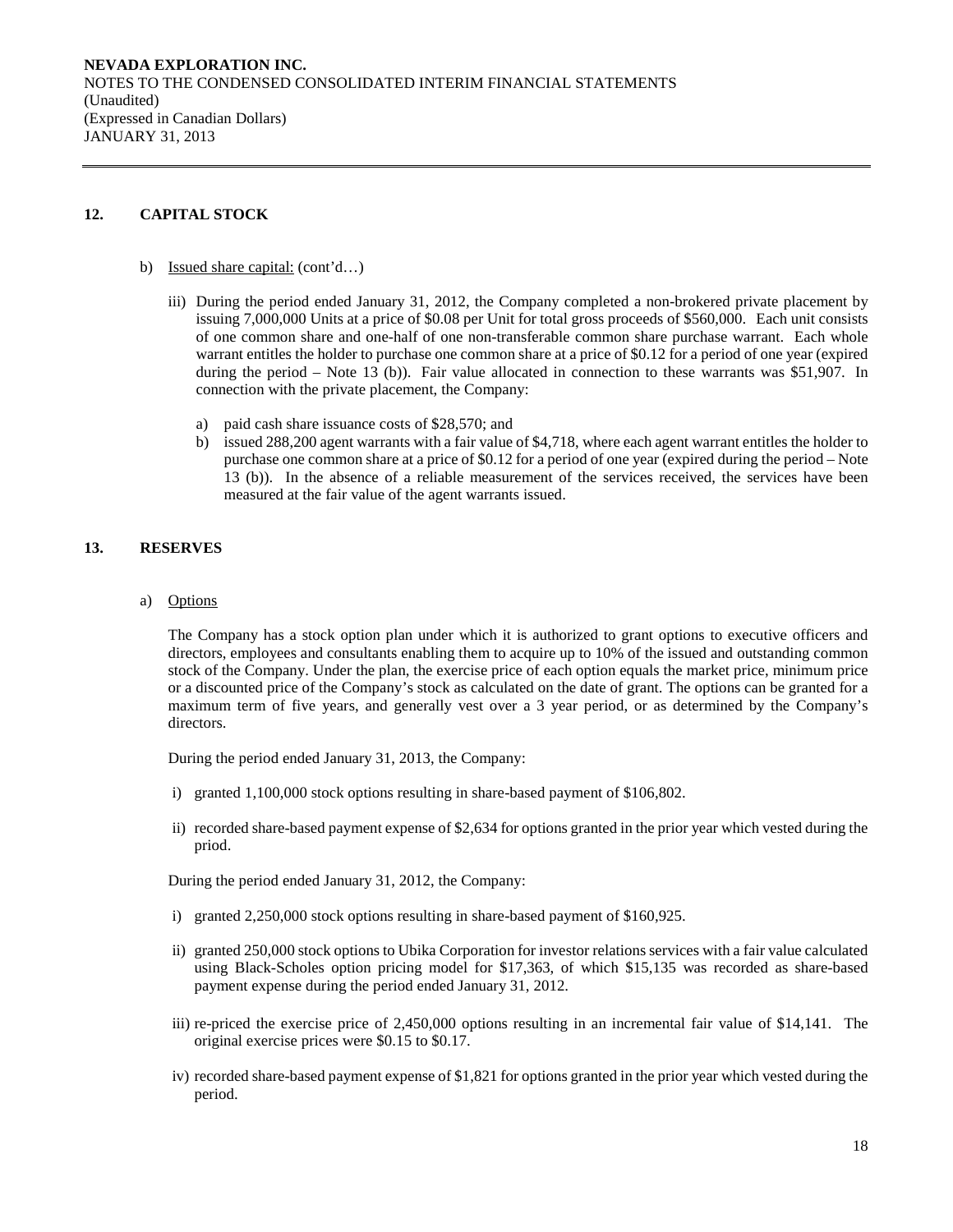# **13. RESERVES** (cont'd…)

### a) Options (cont'd…)

Option pricing models require the use of estimates and assumptions including the expected volatility. Changes in underlying assumptions can materially affect the fair value estimates. The following weighted average assumptions were used for the Black-Scholes valuation of options granted during the year:

|                                                      | Granted<br>January 31,<br>2013 | Granted<br>January 31,<br>2012 | Re-priced<br>January 31,<br>2012 |
|------------------------------------------------------|--------------------------------|--------------------------------|----------------------------------|
| Share price                                          | \$0.10                         | \$0.08                         | \$0.08                           |
| Risk-free interest rate                              | 1.36%                          | 1.5%                           | 1.24%                            |
| Expected life of options                             | 5 years                        | 4.94 years                     | 2.19 years                       |
| Annualized volatility based on historical volatility | 141.31%                        | 147.95%                        | 113.67%                          |
| Dividend rate                                        | $0.00\%$                       | $0.00\%$                       | $0.00\%$                         |
| Forfeiture rate                                      | 0.00%                          | $0.00\%$                       | $0.00\%$                         |
| Fair value per option                                | \$0.09                         | \$0.07                         | \$0.01                           |

A continuity of share purchase options for the period ended January 31, 2013 is as follows:

|                                                        | Exercise   | April 30, |           | Expired / | January 31, |             |
|--------------------------------------------------------|------------|-----------|-----------|-----------|-------------|-------------|
| Expiry date                                            | price      | 2012      | Granted   | Forfeited | 2013        | Exercisable |
|                                                        |            |           |           |           |             |             |
| June 8, 2012                                           | \$<br>0.95 | 150,000   |           | (150,000) |             |             |
| June 11, 2012                                          | 1.00       | 150,000   |           | (150,000) |             |             |
| March 4, 2013 (expired                                 | 0.10       | 550,000   |           |           | 550,000     | 550,000     |
| subsequent)                                            |            |           |           |           |             |             |
| June 10, 2013                                          | 0.15       | 200,000   |           |           | 200,000     | 200,000     |
| September 30, 2014                                     | 0.16       | 250,000   |           |           | 250,000     | 250,000     |
| September 30, 2014                                     | 0.10       | 900,000   |           |           | 900,000     | 900,000     |
| November 17, 2014                                      | 0.10       | 600,000   |           |           | 600,000     | 600,000     |
| December 31, 2015                                      | 0.10       | 3,100,000 | ۰         |           | 3,100,000   | 3,100,000   |
| August 9, 2016                                         | 0.10       | 2,500,000 |           | (250,000) | 2,250,000   | 2,250,000   |
| September 25, 2017                                     | 0.10       |           | 600,000   |           | 600,000     | 600,000     |
| December 4, 2017                                       | 0.12       |           | 500,000   |           | 500,000     | 500,000     |
|                                                        |            |           |           |           |             |             |
| Total                                                  |            | 8,400,000 | 1,100,000 | (550,000) | 8,950,000   | 8,950,000   |
|                                                        |            |           |           |           |             |             |
| Weighted average exercise price                        |            | 0.13      | 0.11      | 0.58      | 0.10        | 0.10        |
|                                                        |            |           |           |           |             |             |
| Weighted average remaining life of options outstanding |            |           |           |           | 2.61 years  |             |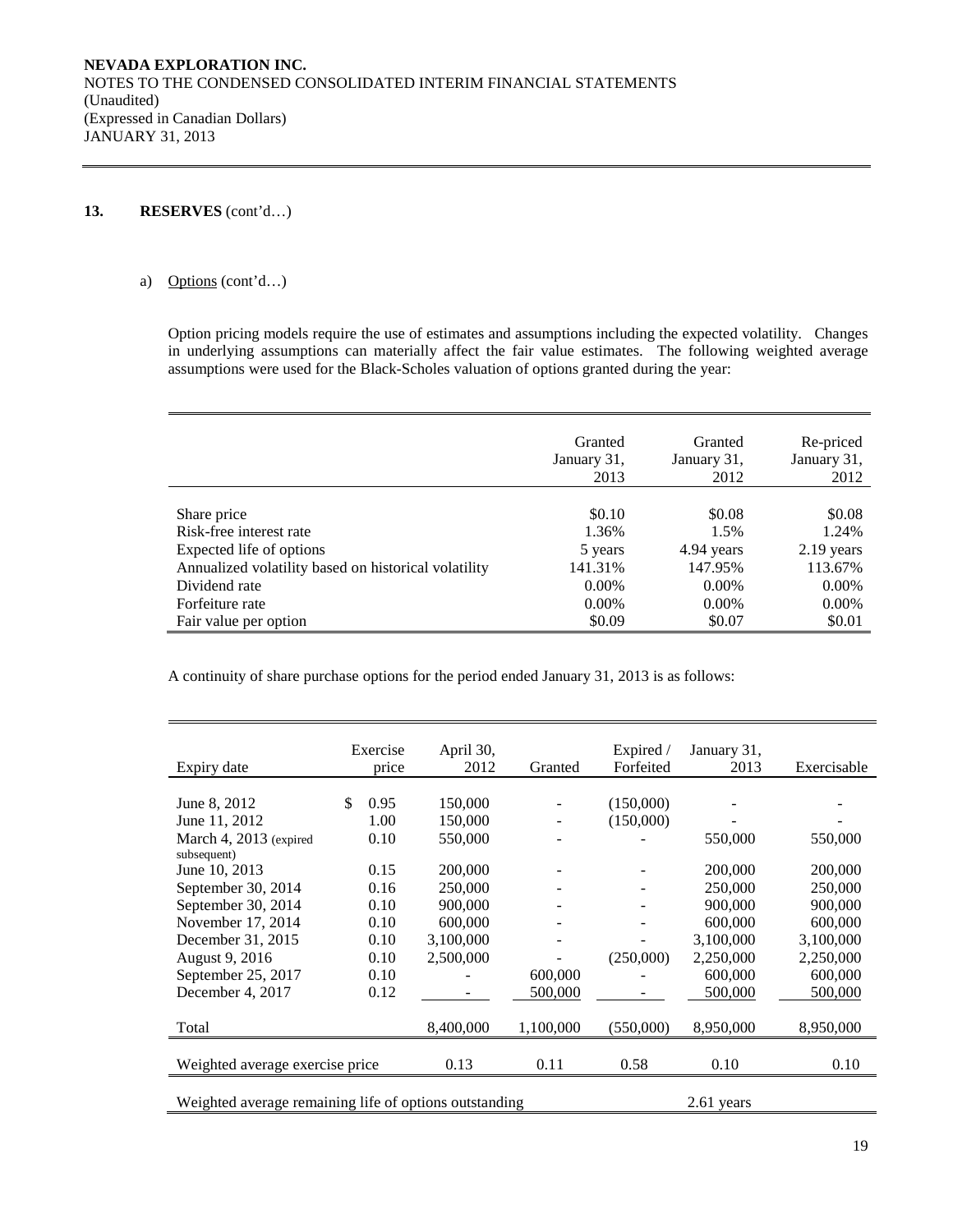# **13. RESERVES** (cont'd…)

#### b) Warrants

A continuity of warrants for the period ended January 31, 2013 is as follows:

| Expiry date                                                                                             | Exercise<br>price            | April 30,<br>2012                   | Granted                               | Expired                    | January 31,<br>2013                                | Exercisable            |
|---------------------------------------------------------------------------------------------------------|------------------------------|-------------------------------------|---------------------------------------|----------------------------|----------------------------------------------------|------------------------|
| July 30, 2012<br>August 4, 2012<br>April 16, 2014 <sup>(i), (ii)</sup><br>December 24, 2013 (iii), (iv) | 0.12<br>0.12<br>0.14<br>0.15 | 2,516,000<br>1,272,200<br>5,278,000 | $\overline{\phantom{0}}$<br>5.369.200 | (2,516,000)<br>(1,272,200) | $\overline{\phantom{0}}$<br>5,278,000<br>5,369,200 | 5,278,000<br>5,369,200 |
| Total                                                                                                   |                              | 9,066,200                           | 5,369,200                             | (3,788,200)                | 10,647,200                                         | 10,647,200             |
| Weighted average exercise price                                                                         |                              | 0.13                                | 0.15                                  | 0.12                       | 0.15                                               | 0.15                   |

(i) includes 728,000 agent warrants

(ii) if on any 20 consecutive trading days after the issuance of the units, the closing price of the common shares of the Company quoted on the TSX-V exceeds \$0.22, the Company may accelerate the expiry date of the warrants to 30 days after the date on which the Company gives notice to the warrant holder. The Company has not given notice to the warrant holders since the date of issuance.

(iii) Includes 369,200 agent warrants.

(iv) if on any 20 consecutive trading days after the issuance of the units, the closing price of the common shares of the Company quoted on the TSX-V exceeds \$0.25, the Company may accelerate the expiry date of the warrants to 30 days after the date on which the Company gives notice to the warrant holder. The Company has not given notice to the warrant holders since the date of issuance.

The following weighted average assumptions were used for the Black-Scholes valuation of warrants granted during the period:

|                                                      | January 31,<br>2013 | January 31,<br>2012 |
|------------------------------------------------------|---------------------|---------------------|
| Share price                                          | \$0.14              | \$0.08              |
| Risk-free interest rate                              | 1.12%               | 1.39%               |
| Expected life of warrants                            | 1 year              | 1 year              |
| Annualized volatility based on historical volatility | 80.91%              | 84.22%              |
| Dividend rate                                        | $0.00\%$            | 0.00%               |
| Fair value per warrant                               | \$0.03              | \$0.01              |

# **14. SUPPLEMENTAL DISCLOSURE WITH RESPECT TO CASH FLOWS**

The Company had the following significant non-cash transactions:

During the period ended January 31, 2013, the Company:

- i) incurred equipment costs of \$17,782 included in accounts payable and accrued liabilities.
- ii) issued 200,000 shares with a fair value of \$20,000 for debt.

iii) issued 50,049 shares with a fair market value of \$5,468 as part of the annual payment due under a mineral lease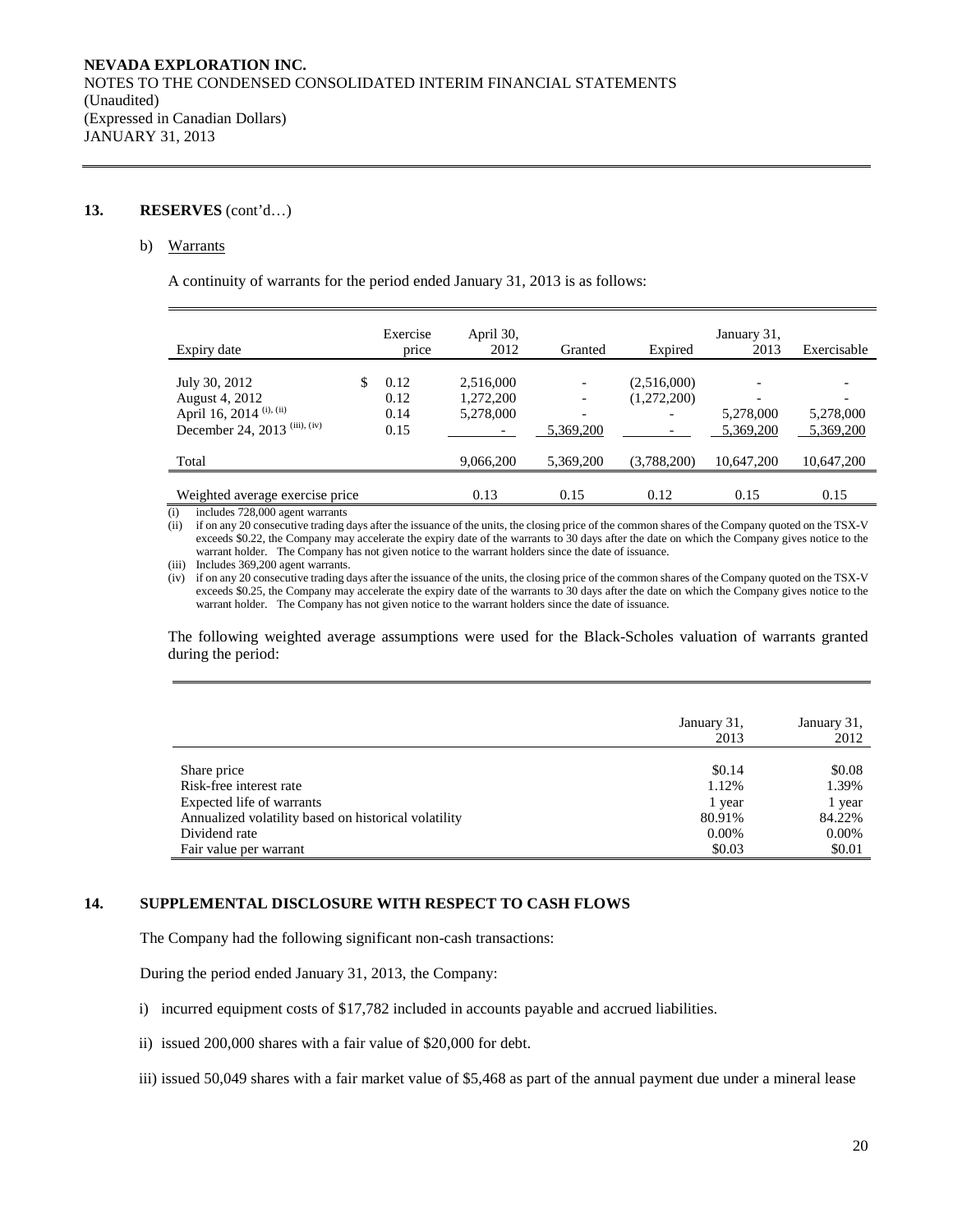# **14. SUPPLEMENTAL DISCLOSURE WITH RESPECT TO CASH FLOWS** (cont'd...)

iv) received 170,068 shares of Spruce Ridge with a value of \$25,000 as part of an option payment on the Fletcher Junction property.

The Company did not have any significant non-cash transactions during the period ended January 31, 2012.

# **15. COMMITMENTS**

The Company has the following commitments:

- a) The Company has entered into a lease agreement for premises expiring on November 30, 2014. Lease commitments are US\$4,630 per month for the first year, and US\$4,769 per month for the second year.
- b) The Company has various commitments relating to its exploration and evaluation assets as disclosed in Note 7.

#### **16. SEGMENTED INFORMATION**

The Company operates in one industry segment, being the acquisition, exploration and development of resource properties. Geographic information is as follows:

|                                                                    | January 31,<br>2013        |               | April 30,<br>2012    |
|--------------------------------------------------------------------|----------------------------|---------------|----------------------|
| Non-current assets:<br><b>United States</b>                        |                            |               |                      |
| Equipment<br>Exploration and evaluation assets                     | \$<br>126,811<br>6,349,553 | <sup>\$</sup> | 162,440<br>6,002,903 |
|                                                                    | \$<br>6,476,364            | \$            | 6,165,343            |
| Project management and consulting revenue:<br><b>United States</b> | \$<br>167,679              | \$.           | 543,535              |

#### **17. LOANS RECEIVABLE**

Loans receivable at January 31, 2013 consists of \$9,500 (April 30, 2012 - \$9,052) receivable from a former employee of the Company. The unsecured loan is due on demand and bears interest at 5% per annum.

### **18. KEY MANAGEMENT COMPENSATION**

Key management personnel is defined as those persons having authority and responsibility for planning, directing and controlling activities of the Company, directly or indirectly including any director (whether executive or otherwise) of the Company. The Company's key management personnel include the following: Chief Executive Officer, Chief Operating Officer, and Vice President of Corporate Development.